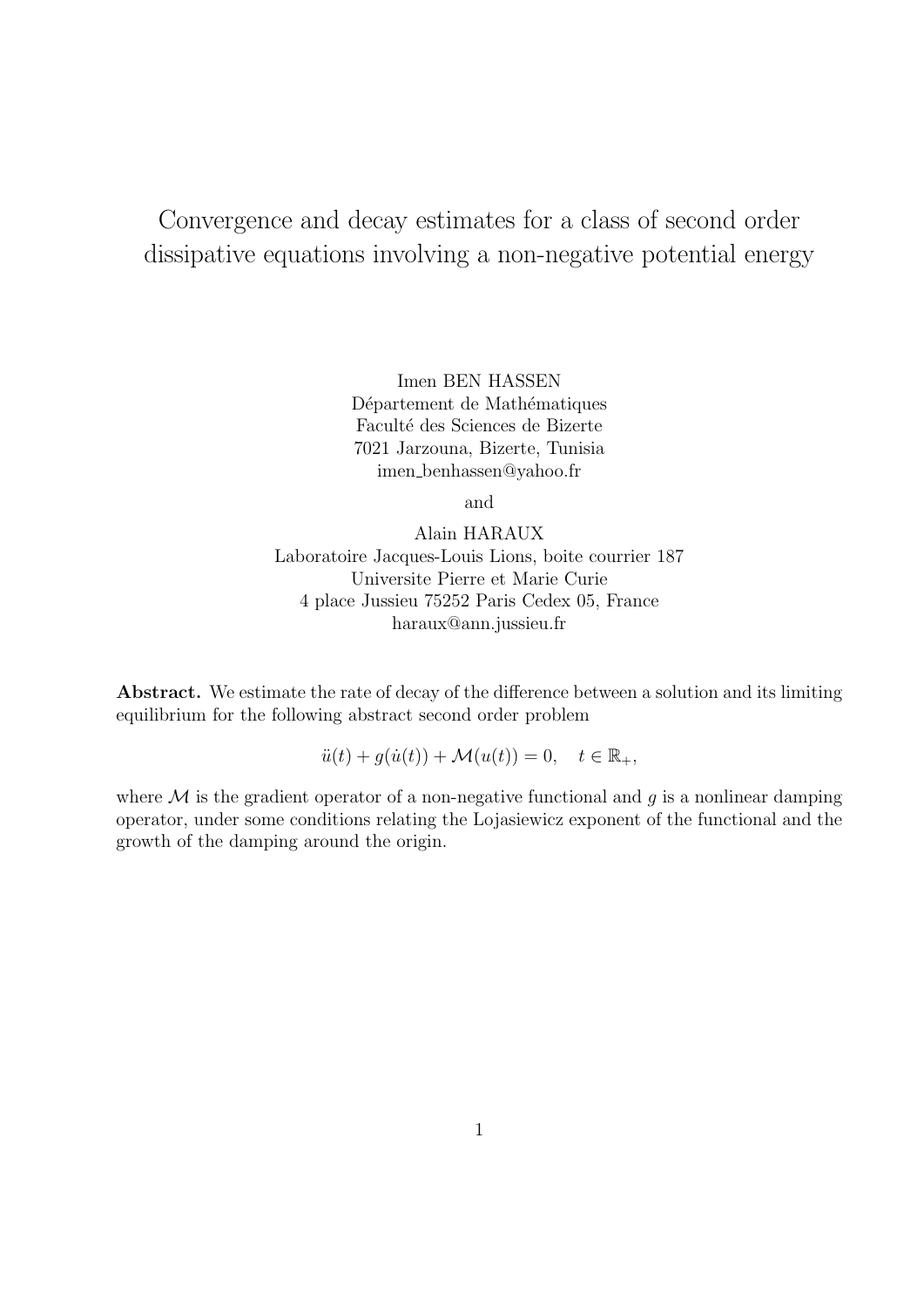## 1 Introduction

The convergence problem for bounded solutions of semilinear dissipative wave equation has been the object of many specialized works in the last 30 years. Assuming  $\Omega$  to be a bounded open connected domain of  $\mathbb{R}^N$ , a convergence result has been shown in [6] for the problem

$$
\begin{cases}\n u_{tt} + cu_t - \Delta u + f(u) = 0 \quad \text{in } \mathbb{R}_+ \times \Omega, \\
 u(t, x) = 0 \quad \text{on } \mathbb{R}_+ \times \partial\Omega\n\end{cases}
$$
\n(1.1)

when the function  $s \to f(s) + \lambda_1 s$  is non-decreasing, relying on the fact that the set of equilibria is then one-dimensional. This result was established under a growth assumption on f and assuming precompactness of the solution curve  $(u(t, .), u_t(t, .))$  in the energy space. A first generalization allowing some types of nonlinear dampings was done by E. Zuazua in [15]. A much more general theory dealing with one-dimensional sets of equilibria was developped later by J. Hale and G. Raugel [5]. The hypothesis on the dimension of the equilibrium set can be relaxed if  $f$  is analytic, and general convergence results as well as rates of convergencence were proved in this direction by M.A. Jendoubi and the second author, c.f. [12, 9, 10] by using the Lojasiewiz gradient inequality , cf. [13, 14]. The case of a genuinely nonlinear damping seems to be more delicate. As a basic example, a convergence result for bounded solutions of the problem

$$
\begin{cases}\n u_{tt} + |u_t|^{\alpha} u_t - \Delta u + f(u) = 0, & \text{in } \mathbb{R}_+ \times \Omega, \\
 u(t) = 0, & \text{on } \mathbb{R}_+ \times \partial \Omega, \\
 u(0, \cdot) = u_0 \in H_0^1(\Omega), u_t(0, \cdot) = u_1 \in L^2(\Omega),\n\end{cases}
$$
\n(1.2)

has been proved by L. Chergui in [4] assuming  $0 < \alpha < 1$  and the following conditions

$$
f: \mathbb{R} \to \mathbb{R} \text{ is analytic},\tag{1.3}
$$

there exists  $C \geq 0$  and  $\eta > 0$  whith  $(N - 2)\eta < 2$  such that :

if 
$$
N \ge 2
$$
 then we have  $|f'(s)| \le C(1+|s|^\eta)$  on R. (1.4)

There exists  $\theta \in \left] \frac{\alpha}{\alpha+1}, \frac{1}{2} \right]$  $\frac{1}{2}$  and  $C > 0$  such that for all  $\varphi$  in the equilibrium set

$$
\Sigma = \{ \psi \in H^2(\Omega) \cap H_0^1(\Omega) \text{ and } \Delta \psi = f(\psi) \}
$$

there is  $\sigma_{\varphi}$  such that for every  $u \in H_0^1(\Omega)$  one has

$$
||u - \varphi||_{H_0^1(\Omega)} < \sigma_\varphi \Longrightarrow ||\Delta u + f(u)||_{H^{-1}(\Omega)} \ge C|\mathcal{E}(u) - \mathcal{E}(\varphi)|^{1-\theta}.
$$
 (1.5)

However L. Chergui did not obtain any estimate of the rate of convergence.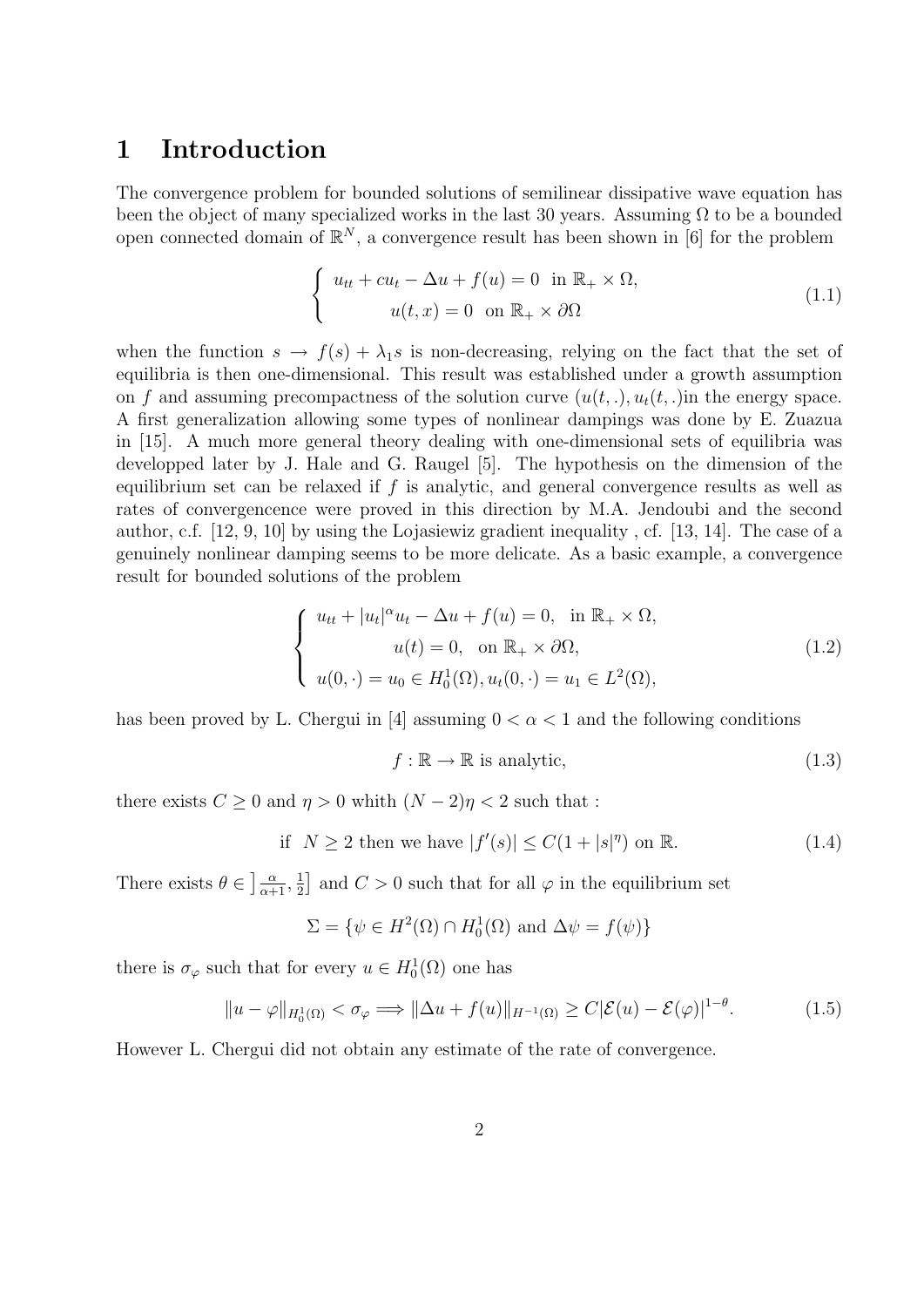In this paper we shall obtain such an estimate for a class of equations which contains  $(1.2)$  when f satisfies some additional assumptions. The plan of the paper is as follows: In Section 2 we state and prove our main result. In Section 3 we give simple applications of this result. In Section 4 we show how to check the hypotheses for a more general class of nonlinear operators. Section 5 contains the convergence and decay results in the more elaborate examples related to the results of Section 4. Section 6 is devoted to the case where a rapidly decaying source term appears in the right-hand side of the equation.

### 2 Main result

#### 2.1 Functional setting

Throughout this article we let  $H$  and  $V$  be two Hilbert spaces. We assume that  $V$  is densely and continuously embedded into  $H$ . Identifying  $H$  with its dual  $H'$ , we obtain  $V \hookrightarrow H = H' \hookrightarrow V'$ . We denote by  $\langle \cdot, \cdot \rangle$  scalar products and duality relations; the spaces in question will be specified by subscripts. The notation  $\langle f, u \rangle$  without any subscript will be used sometimes to denote  $\langle f, u \rangle_{V', V}$ . Throughout the text, we let  $C_1 \geq 0$  be such that

$$
||v||_{V'} \le C_1 ||v||_H \le C_1^2 ||v||_V, \quad v \in V. \tag{2.1}
$$

Other constants in the calculations will be denoted by  $C_i$   $(i \geq 2)$ .

Let  $\mathcal{E} \in C^2(V,\mathbb{R})$ , and denote by  $\mathcal{M} \in C^1(V,V')$  the first derivative of  $\mathcal{E}$ . Throughout the text we shall assume that  $\mathcal E$  and  $\mathcal M$  are bounded on bounded sets of V with values to V and  $V'$  respectively. We study the following abstract Cauchy problem :

$$
\begin{cases}\n\ddot{u}(t) + g(\dot{u}(t)) + \mathcal{M}(u(t)) = 0, & t \ge 0, \\
u(0) = u_0, & u_0 \in V, \\
\dot{u}(0) = u_1, & u_1 \in H,\n\end{cases}
$$
\n(2.2)

under the following assumptions on  $q$  and  $\mathcal M$ : 1)  $g: H \to V'$  is such that there exists  $\alpha \in ]0,1[$ ,  $\rho_1 > 0$  and  $\rho_2 > 0$  for which

$$
\forall v \in V, \ \langle g(v), v \rangle_{V', V} \ge \rho_1 \|v\|_H^{\alpha+2}, \tag{2.3}
$$

$$
\forall v \in H, \ \|g(v)\|_{V'} \le \rho_2 \|v\|_H^{\alpha+1}.
$$
\n(2.4)

2) There exists a real number  $\theta$  such that

$$
\theta \in \left] \frac{\alpha}{\alpha + 1}, \frac{1}{2} \right],\tag{2.5}
$$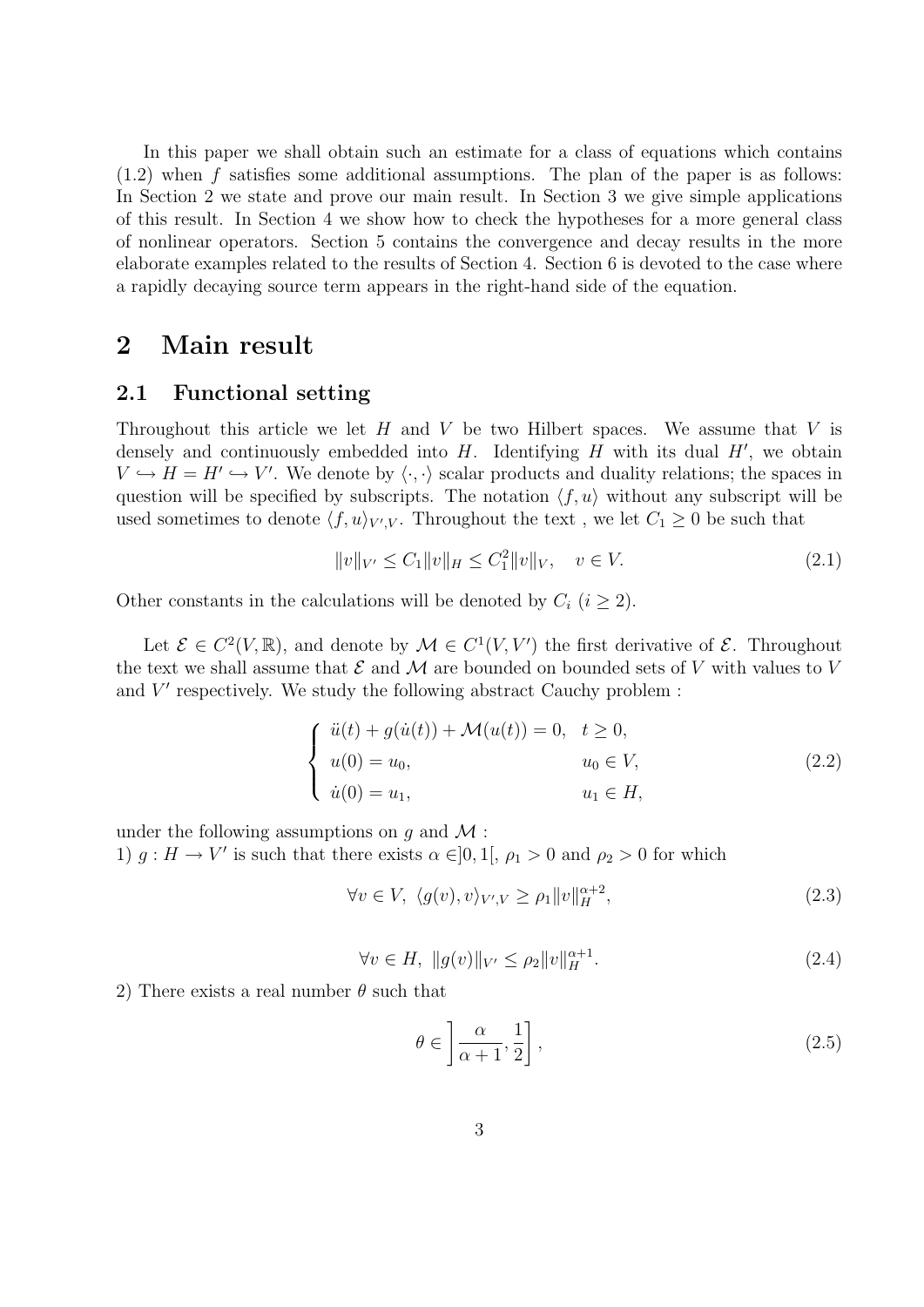and some constants  $c_1 > 0$ ,  $c_2 > 0$  and a bounded subset B of V such that the function  $\mathcal E$  is nonnegative on B and satisfies the following assumption

$$
\forall u \in B, \quad c_1 \mathcal{E}(u)^\gamma \ge ||\mathcal{M}(u)||_{V'} \ge c_2 \mathcal{E}(u)^{1-\theta} \tag{2.6}
$$

where  $\gamma > 0$  is such that :

$$
\frac{1}{2} - \alpha(1 - \theta) \le \gamma \le 1 - \theta.
$$
\n(2.7)

### 2.2 The result

The main result of this paper is

**Theorem 2.1** Let  $u \in W_{loc}^{1,1}(\mathbb{R}^+, V) \cap W_{loc}^{2,1}(\mathbb{R}^+, H)$  be a solution of (2.2) such that  $u(t) \in B$ for t large where B denotes a closed subset of V. Assume that the hypotheses  $(2.3)$ ,  $(2.4)$ and (2.6) are satisfied. Assume in addition that there exists a constant  $C \geq 0$  such that for  $u \in B$ , the following inequality holds:

$$
\forall v \in V, \quad |\langle \mathcal{M}'(u)v, v \rangle_{V'}| \le C ||v||_H^2. \tag{2.8}
$$

Let  $\theta$  be as in (2.5) and (2.6). Let us introduce

$$
\xi = \frac{1 - (\alpha + 1)(1 - \theta)}{(\alpha + 2)(1 - \theta) - 1}; \quad \lambda = \frac{1}{(\alpha + 2)(1 - \theta) - 1}.
$$

Then there exist  $a \in B$  and a constant  $C > 0$  such that

$$
\forall t \ge T, \quad \|u(t) - a\|_{H} \le Ct^{-\xi}
$$
\n(2.9)

Moreover there are positive constants  $M_1, M_2$  such that

$$
\forall t \ge T, \quad \|\dot{u}(t)\|_{H} \le M_1 t^{-\frac{\lambda}{2}} \tag{2.10}
$$

$$
\forall t \ge T, \quad \mathcal{E}(u(t)) \le M_2 t^{-\lambda} \tag{2.11}
$$

Finally, if either u has precompact range in V, or  $\mathcal{M}: B \to V'$  is weakly continuous for the topology of  $V$ , we have

$$
a \in \mathbb{E} := \{ y \in V, \mathcal{M}(y) = 0 \}
$$

**Remarks 2.2** 1) Let us observe that in the case  $V = H = \mathbb{R}^N$ ,  $g(v) = ||\dot{v}||^{\alpha} \dot{v}$  and  $\mathcal{M}(u(t)) =$  $\nabla F(u(t))$ , L. Chergui [3] studied the differential system

$$
\ddot{u}(t) + \|\dot{u}(t)\|^\alpha \dot{u}(t) + \nabla F(u(t)) = 0, \ t \in \mathbb{R}_+.
$$
\n(2.12)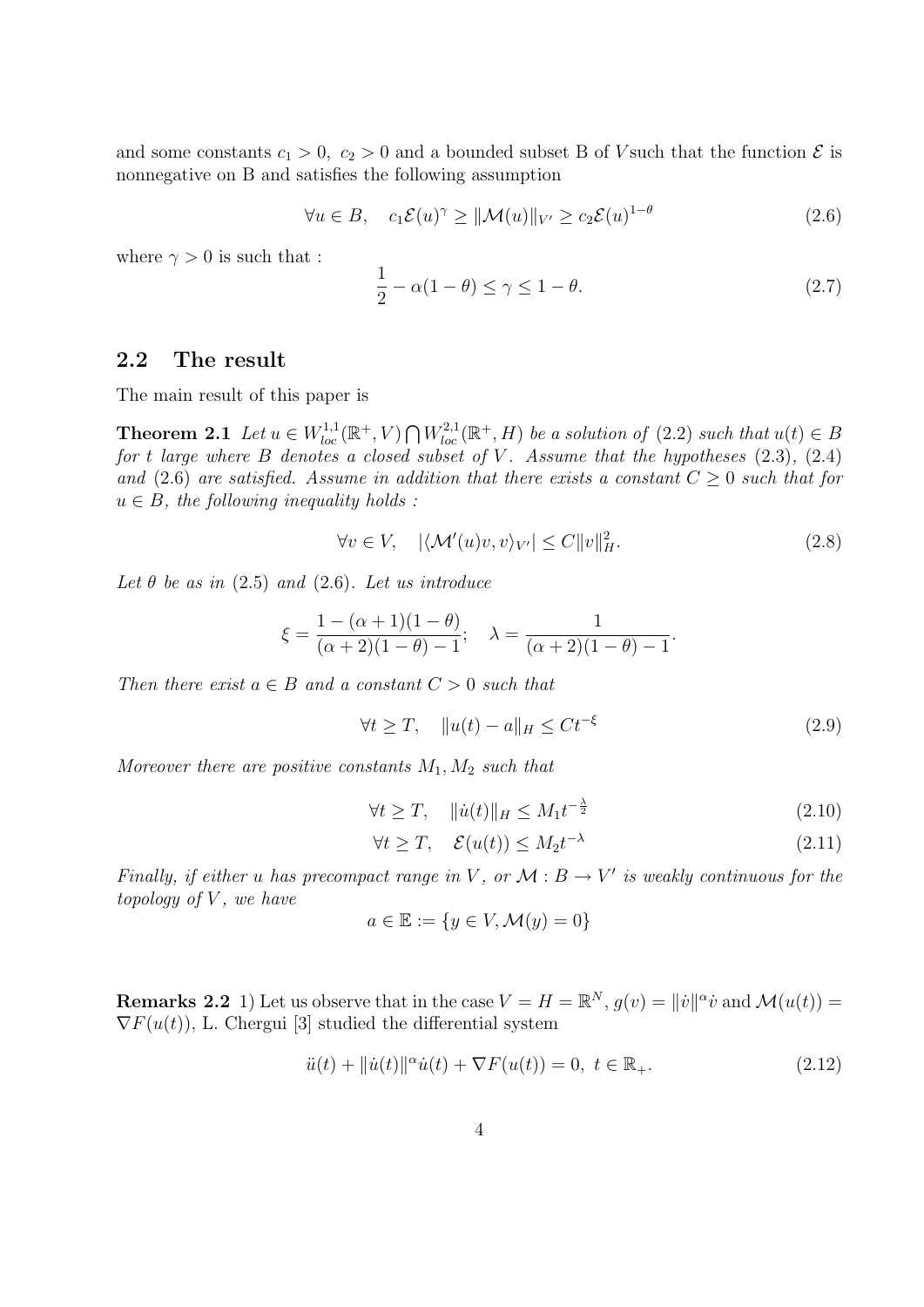He proved a convergence result for bounded solutions of (2.12) and he obtained the rate of decay given in Theorem 2.1.

2) The hypothesis (2.6) implies that any equilibrium point  $a \in B$  satisfies  $\mathcal{E}(a) = 0$ . Hence the minimum of  $\mathcal E$  on  $B$  is achieved on equilibrium points. In particular, if either u has precompact range in V, or  $\mathcal{M}: B \to V'$  is weakly continuous for the topology of V, the existence of a region  $B$  with the above mentioned properties implies the not so trivial conclusion that the minimum of  $\mathcal E$  on  $B$  is achieved and equal to 0.

### 2.3 Proof of Theorem 2.1

Let u be a solution of equation (2.2) such that  $u \in W_{loc}^{1,1}(\mathbb{R}^+, V) \cap W_{loc}^{2,1}(\mathbb{R}^+, H)$  and let  $T > 0$ be such that  $u(t) \in B$  for  $t \geq T$ . Let us define the nonnegative function

$$
E(t) = \frac{1}{2} ||\dot{u}(t)||_H^2 + \mathcal{E}(u(t)).
$$

Then we have

$$
E'(t) = -\langle \dot{u}(t), g(\dot{u}(t)) \rangle_{V,V'} \le 0
$$

Therefore E, being nonicreasing and nonnegative, remains bounded. In particular  $\dot{u}(t)$  is bounded in H. Now let  $0 < \varepsilon < 1$  be a real constant. We define the function

$$
H(t) = E(t) + \varepsilon E(t)^{\beta} \langle \mathcal{M}(u(t)), \dot{u}(t) \rangle_{V'},
$$

where  $\beta = \alpha(1 - \theta)$ ,  $\theta$  is the Lojasiewicz exponent defined in (2.6). Our bounded solution u being fixed, we can choose  $\varepsilon$  small enough in order to achieve

$$
\frac{E(t)}{2} \le H(t) \le 2E(t), \quad \text{for all } t \ge T. \tag{2.13}
$$

In fact thanks to the definition of H together with assumption (2.6) we have for all  $t > T$ 

$$
H(t) = E(t) + \varepsilon E(t)^{\beta} \langle \mathcal{M}(u(t)), \dot{u}(t) \rangle_{V'}
$$
  
\n
$$
\leq E(t) + \varepsilon E(t)^{\beta} ||\mathcal{M}(u(t))||_{V'} ||\dot{u}(t)||_{V'}
$$
  
\n
$$
\leq E(t) + \varepsilon C_1 c \sqrt{2} E(t)^{\alpha(1-\theta)+\gamma+\frac{1}{2}}.
$$

Now, since E is bounded, it follows thanks to (2.7) that  $E(t)^{\alpha(1-\theta)+\gamma+\frac{1}{2}} \leq KE(t)$ , for all  $t \geq T$ , where K is a positive constant. Then by choosing  $\varepsilon$  small enough we get  $H(t) \leq 2E(t)$ . The reverse inequality follows similarly .

We now compute

$$
H'(t) = E'(t) + \varepsilon \beta E'(t) E(t)^{\beta - 1} \langle \mathcal{M}(u(t)), \dot{u}(t) \rangle_{V'} + \varepsilon E(t)^{\beta} \langle \mathcal{M}'(u(t))\dot{u}(t), \dot{u}(t) \rangle_{V'}
$$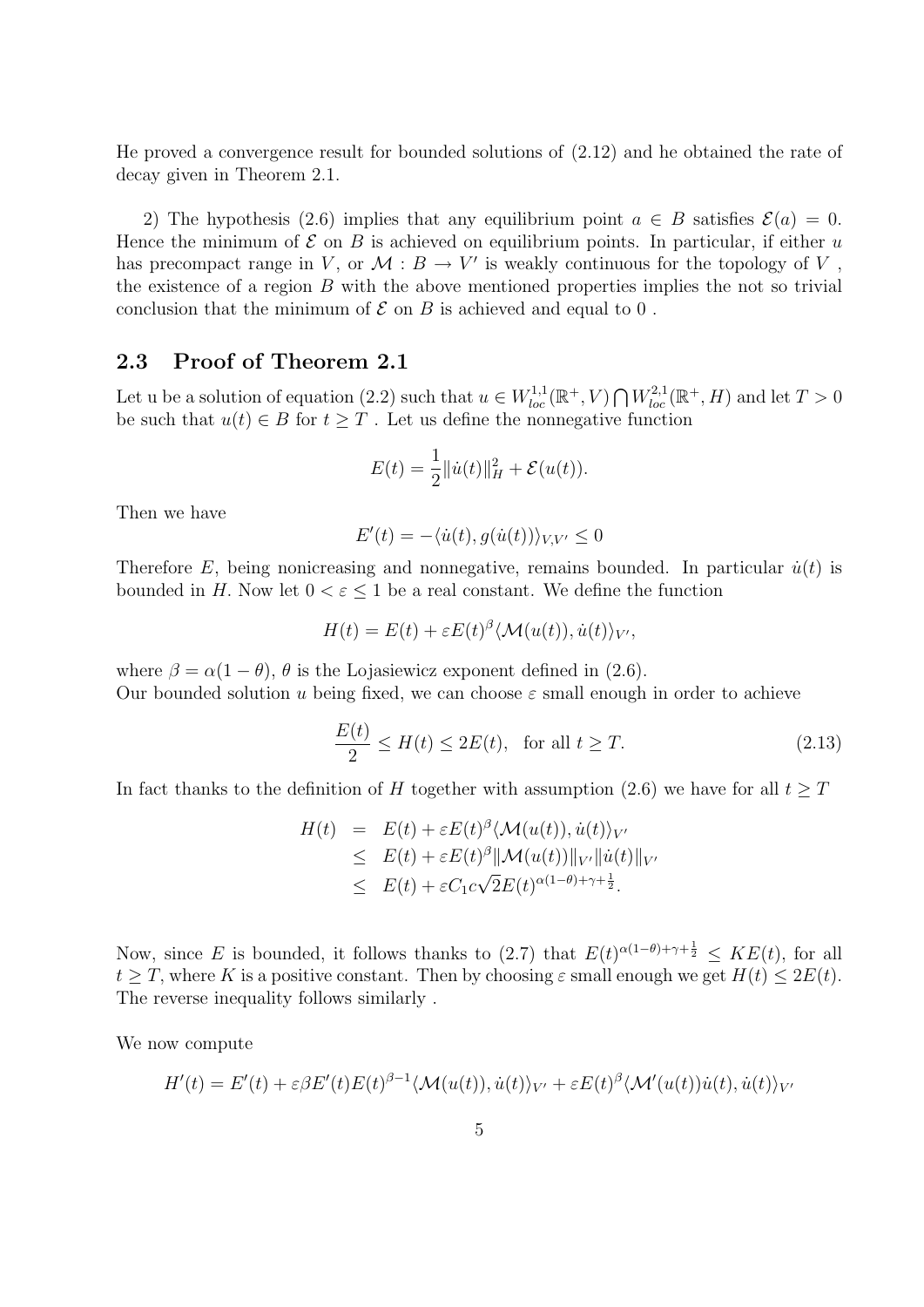$$
-\varepsilon E(t)^{\beta} \langle \mathcal{M}(u(t)), g(\dot{u}(t)) \rangle_{V'} - \varepsilon E(t)^{\beta} ||\mathcal{M}(u(t))||_{V'}^2.
$$

Then we get

$$
H'(t) = -\langle \dot{u}(t), g(\dot{u}(t)) \rangle_{V,V'} - \varepsilon \beta \langle \dot{u}(t), g(\dot{u}(t)) \rangle_{V,V'} E(t)^{\beta - 1} \langle \mathcal{M}(u(t)), \dot{u}(t) \rangle_{V'}
$$
  
 
$$
+ \varepsilon E(t)^{\beta} \langle \mathcal{M}'(u(t))\dot{u}(t), \dot{u}(t) \rangle_{V'} - \varepsilon E(t)^{\beta} \langle \mathcal{M}(u(t)), g(\dot{u}(t)) \rangle_{V'} - \varepsilon E(t)^{\beta} ||\mathcal{M}(u(t))||_{V'}^2.
$$

By using (2.3),  $\langle \dot{u}(t), g(\dot{u}(t)) \rangle_{V,V'}$  is nonnegative and then we get thanks to the definition of  $E$  together with assumption  $(2.6)$ 

$$
-\langle \dot{u}(t), g(\dot{u}(t)) \rangle_{V,V'} E(t)^{\beta-1} \langle \mathcal{M}(u(t)), \dot{u}(t) \rangle_{V'} \leq C_2 \langle \dot{u}(t), g(\dot{u}(t)) \rangle_{V,V'} E(t)^{\beta-1} \mathcal{E}(u)^\gamma E(t)^{\frac{1}{2}}
$$
  

$$
\leq C_2 \langle \dot{u}(t), g(\dot{u}(t)) \rangle_{V,V'} E(t)^{\beta+\gamma-\frac{1}{2}}
$$
  

$$
= C_2 \langle \dot{u}(t), g(\dot{u}(t)) \rangle_{V,V'} E(t)^{\alpha(1-\theta)+\gamma-\frac{1}{2}}.
$$

Thanks to the last inequality together with assumption  $(2.7)$  and since E is bounded we obtain

$$
-\langle \dot{u}(t), g(\dot{u}(t)) \rangle_{V,V'} E(t)^{\beta - 1} \langle \mathcal{M}(u(t)), \dot{u}(t) \rangle_{V'} \le C_3 \langle \dot{u}(t), g(\dot{u}(t)) \rangle_{V,V'}.
$$
(2.14)

Thanks to assumption (2.8) and since  $E \geq 0$ , by applying Young's inequality we get for all  $t\geq T$  large enough

$$
\varepsilon E(t)^{\beta} \langle \mathcal{M}'(u(t))\dot{u}(t), \dot{u}(t) \rangle_{V'} \leq \varepsilon C_4 E(t)^{\beta} \|\dot{u}(t)\|_{H}^2 \leq \frac{\varepsilon}{4} E(t)^{\beta \frac{(\alpha+2)}{\alpha}} + \varepsilon C_5 \|\dot{u}(t)\|_{H}^{\alpha+2}.
$$

Now by using the definition of E and  $\beta$  we obtain

$$
\varepsilon E(t)^{\beta} \langle \mathcal{M}'(u(t))\dot{u}(t), \dot{u}(t) \rangle_{V'} \leq \frac{\varepsilon}{4} E(t)^{(1-\theta)(\alpha+2)} + \varepsilon C_5 \|\dot{u}(t)\|_{H}^{\alpha+2}
$$
  

$$
\leq \frac{\varepsilon}{4} \left( \|\dot{u}(t)\|_{H}^{2(1-\theta)(\alpha+2)} + \mathcal{E}(u)^{(1-\theta)(\alpha+2)} \right) + \varepsilon C_5 \|\dot{u}(t)\|_{H}^{\alpha+2}.
$$

Since  $\dot{u}$  is bounded we get

$$
\varepsilon E(t)^{\beta} \langle \mathcal{M}'(u(t))\dot{u}(t), \dot{u}(t) \rangle_{V'} \leq \varepsilon C_6 \| \dot{u}(t) \|_{H}^{\alpha+2} + \frac{\varepsilon}{4} \mathcal{E}(u)^{\alpha(1-\theta)} \mathcal{E}(u)^{2(1-\theta)}.
$$

Thanks to assumption (2.6) we get

$$
\varepsilon E(t)^{\beta} \langle \mathcal{M}'(u(t))\dot{u}(t), \dot{u}(t) \rangle_{V'} \leq \varepsilon C_6 \|\dot{u}(t)\|_{H}^{\alpha+2} + \frac{\varepsilon}{4} \mathcal{E}(u)^{\alpha(1-\theta)} \|\mathcal{M}(u(t))\|_{V'}^2
$$
  

$$
\leq \varepsilon C_6 \|\dot{u}(t)\|_{H}^{\alpha+2} + \frac{\varepsilon}{4} E(t)^{\alpha(1-\theta)} \|\mathcal{M}(u(t))\|_{V'}^2.
$$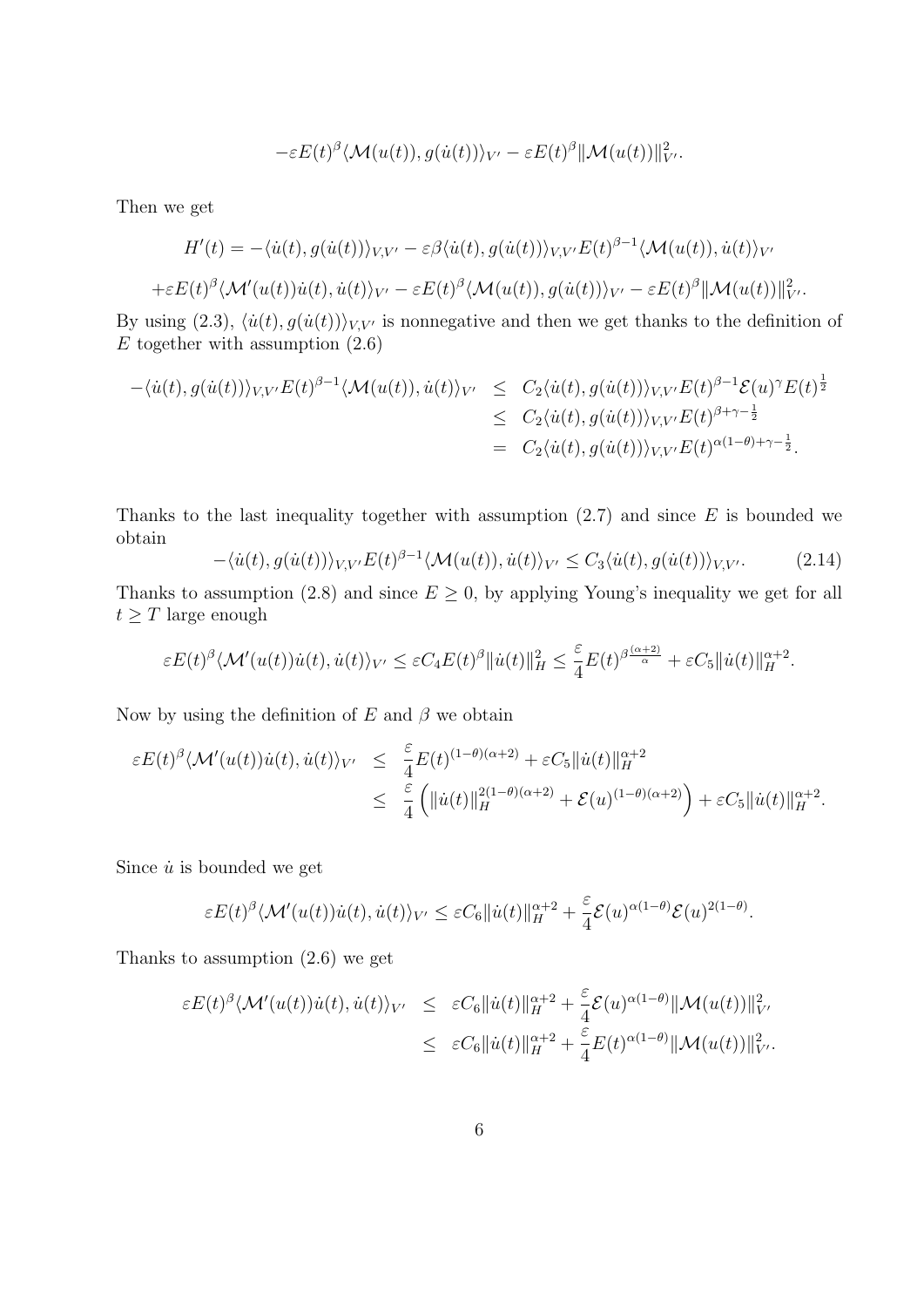Therefore we have for all  $t\geq T$ 

$$
\varepsilon E(t)^{\beta} \langle \mathcal{M}'(u(t))\dot{u}(t), \dot{u}(t) \rangle_{V'} \leq \varepsilon C_6 \| \dot{u}(t) \|_{H}^{\alpha+2} + \frac{\varepsilon}{4} E(t)^{\beta} \| \mathcal{M}(u(t)) \|_{V'}^2.
$$
 (2.15)

We have thanks to Cauchy Schwarz inequality together with assumption (2.4)

$$
\varepsilon E(t)^{\beta} \langle \mathcal{M}(u(t)), g(\dot{u}(t)) \rangle_{V'} \leq \varepsilon \rho_2 E(t)^{\beta} \|\mathcal{M}(u(t))\|_{V'} \|\dot{u}(t)\|_{H}^{\alpha+1}.
$$

Let  $C_7 = 1 + \sup$  $\mathbb{R}_+$  $\|\mathcal{M}(u(t))\|_{V'}$ , by using Young's inequality there exists  $C_8 \geq 0$  such that

$$
\varepsilon \|\mathcal{M}(u(t))\|_{V'}\| \dot{u}(t)\|_H^{\alpha+1} \leq \varepsilon \frac{1-\alpha}{4(1+\alpha)C_7^\alpha}\|\mathcal{M}(u(t))\|_{V'}^{\alpha+2} + \varepsilon C_8\|\dot{u}(t)\|_H^{\alpha+2}.
$$

Then since  $E$  is bounded we obtain for all  $t\geq T$ 

$$
\varepsilon E(t)^{\beta} \langle \mathcal{M}(u(t)), g(\dot{u}(t)) \rangle_{V'} \leq \frac{\varepsilon}{4} E(t)^{\beta} \|\mathcal{M}(u(t))\|_{V'}^2 + \varepsilon C_9 \|\dot{u}(t)\|_{H}^{\alpha+2}.
$$
 (2.16)

Thanks to assumptions (2.3), (2.14), (2.15) and (2.16) and by choosing  $\varepsilon$  small enough it follows that for all  $t\geq T$ 

$$
H'(t) \le -C_{10} \left( \|\dot{u}(t)\|_{H}^{\alpha+2} + E(t)^{\beta} \|\mathcal{M}(u(t))\|_{V'}^2 \right). \tag{2.17}
$$

Now by using the last inequality together with assumption  $(2.6)$  and the definition of E we get

$$
-H'(t) \geq C_{10}(\|\dot{u}(t)\|_{H}^{\alpha+2} + \mathcal{E}(u)^{(\alpha+2)(1-\theta)})
$$
  
\n
$$
\geq C_{10}\mathcal{E}(u)^{(\alpha+2)(1-\theta)}
$$
  
\n
$$
\geq C_{10}(E(t) - \frac{1}{2}\|\dot{u}(t)\|_{H}^{2})^{(\alpha+2)(1-\theta)}
$$
  
\n
$$
\geq C_{11}E(t)^{(\alpha+2)(1-\theta)} - C_{12}\|\dot{u}(t)\|_{H}^{2(\alpha+2)(1-\theta)}
$$
  
\n
$$
\geq C_{11}E(t)^{(\alpha+2)(1-\theta)} - C_{13}\|\dot{u}(t)\|_{H}^{\alpha+2}
$$
  
\n
$$
\geq C_{11}E(t)^{(\alpha+2)(1-\theta)} + C_{14}H'(t).
$$

Then we obtain

$$
-C_{15}H'(t) \ge E(t)^{(\alpha+2)(1-\theta)}.
$$
\n(2.18)

By combining (2.18) and (2.13) we obtain the next differential inequality for all  $t \geq T$ 

$$
H(t)^{(\alpha+2)(1-\theta)} + C_{16}H'(t) \le 0.
$$

It follows by applying Lemma 2.8 from [1] that for all  $t \geq T$ 

$$
H(t) \le C_{17} t^{-\lambda},\tag{2.19}
$$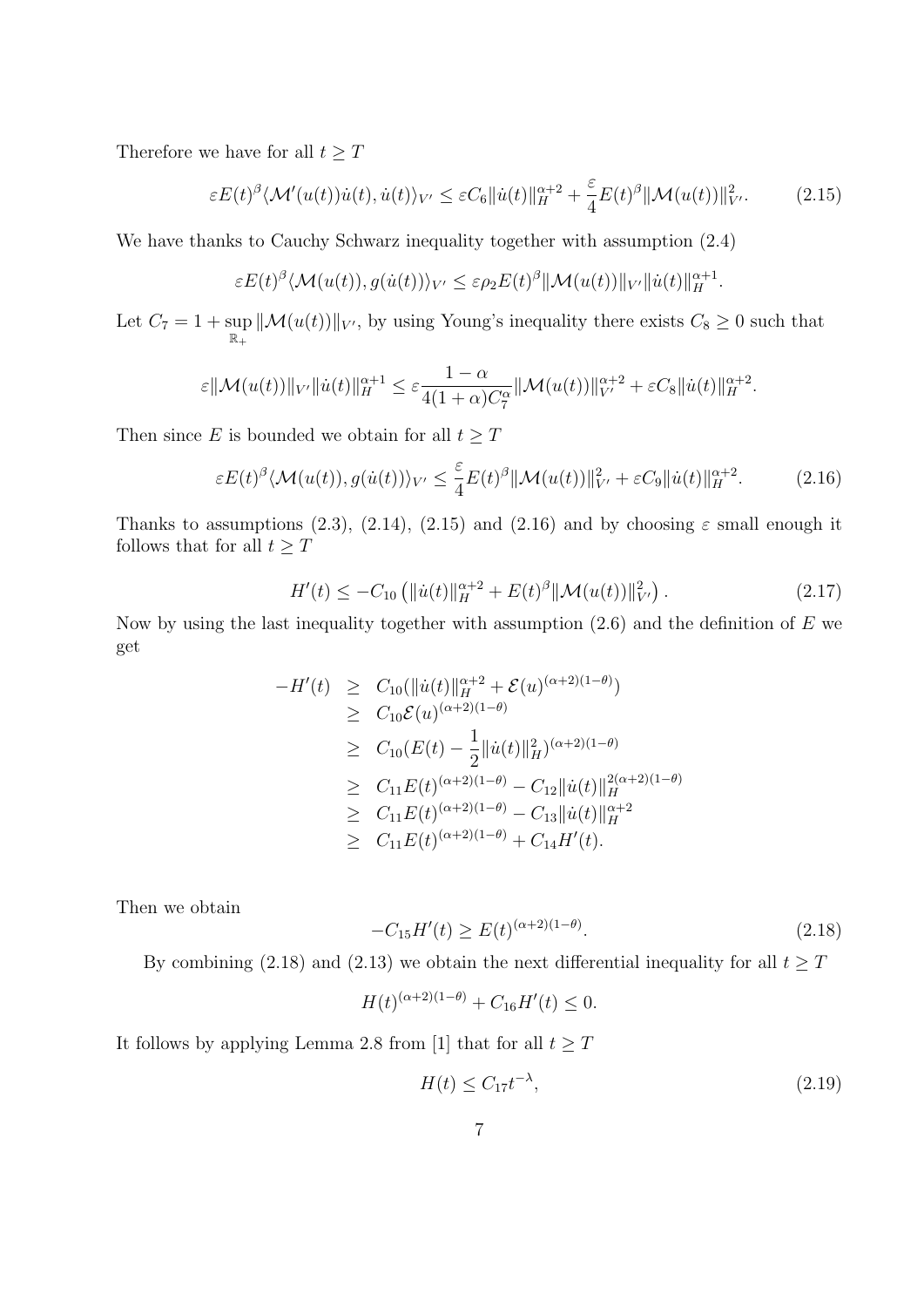where  $\lambda = \frac{1}{(\alpha+2)(1)}$  $\frac{1}{(\alpha+2)(1-\theta)-1}$ . By using (2.17) together with (2.19) we obtain for all  $t \geq T$ 

$$
\int_{t}^{2t} \|\dot{u}(s)\|_{H}^{\alpha+2} ds \leq -\frac{1}{C_{10}} \int_{t}^{2t} H'(s) ds \leq \frac{1}{C_{10}} H(t) \leq C_{15} t^{-\lambda}.
$$

Since we have

$$
\int_{t}^{2t} \|\dot{u}(s)\|_{H} ds \leq t^{\frac{\alpha+1}{\alpha+2}} \left( \int_{t}^{2t} \|\dot{u}(s)\|_{H}^{\alpha+2} ds \right)^{\frac{1}{\alpha+2}}.
$$

Therefore we get for all  $t \geq T$ 

$$
\int_{t}^{2t} \|\dot{u}(s)\|_{H} ds \leq C_{18} t^{-\frac{\lambda}{\alpha+2}} t^{\frac{\alpha+1}{\alpha+2}} = C_{18} t^{-\xi},
$$

where  $\xi = \frac{1-(\alpha+1)(1-\theta)}{(\alpha+2)(1-\theta)-1}$  $\frac{1-(\alpha+1)(1-\theta)}{(\alpha+2)(1-\theta)-1}.$ 

Then we obtain for all  $t \geq T$ 

$$
\int_{t}^{\infty} \|\dot{u}(s)\|_{H} ds \leq \sum_{k=0}^{\infty} \int_{2^{k}t}^{2^{k+1}t} \|\dot{u}(s)\|_{H} ds
$$
  

$$
\leq C_{19} \sum_{k=0}^{\infty} (2^{k}t)^{-\xi}
$$
  

$$
\leq C_{19} t^{-\xi}.
$$

In particular,  $\dot{u} \in L^1(T, \infty, H)$ . Hence,  $u(t)$  has a limit a in H as  $t \to \infty$  and

$$
||u(t) - a||_H \le Ct^{-\xi}.
$$

The other estimates follow rather easily from  $(2.19)$  and  $(2.13)$ . Then by  $(2.6)$ , we see that  $\mathcal{M}(u(t))$  tends to 0 as  $t \to \infty$  and the last conclusion follows immediately.

# 3 Direct applications

In this section we apply our main result to various simple example in order to test the sharpness of the estimates given by that theorem.

### 3.1 A second order ODE

As a first application of the abstract theorem 2.1 let us consider the following second order ODE :

$$
u'' + |u'|^{\alpha} u' + f(u) = 0,
$$
\n(3.1)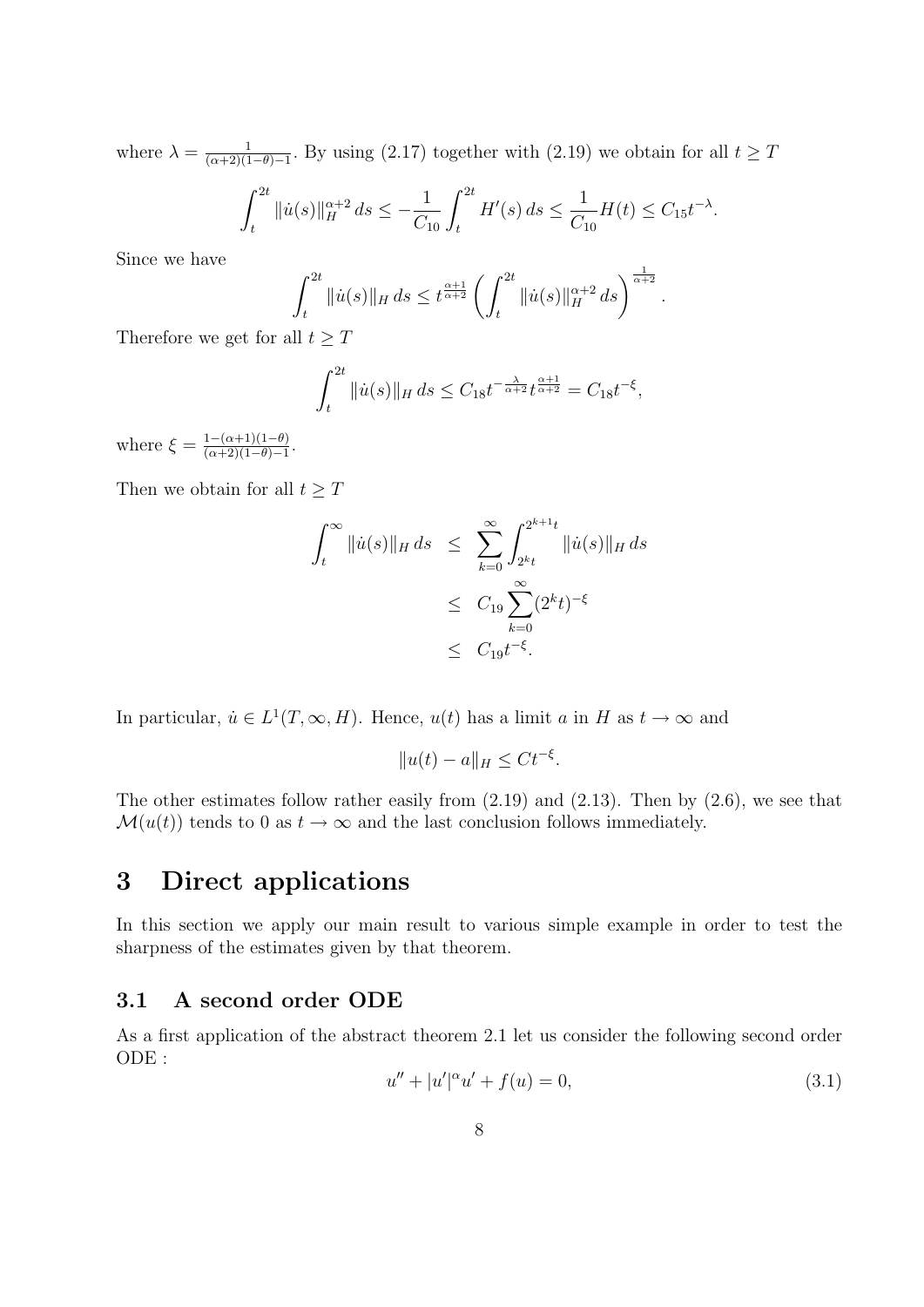where  $\alpha \in (0,1)$  and f is such that for some reals  $a, b$  with  $a \leq b$ 

$$
f(s) = m(s)[(s-b)^+ - (s-a)^-]
$$

where

$$
m \in W_{loc}^{1,\infty}(\mathbb{R}), \text{ and } \inf_{s \in \mathbb{R}} m(s) > 0
$$
\n
$$
(3.2)
$$

For this example it suffices to choose  $V = \mathbb{R}$ , then conditions (2.6) and (2.7) are verified with  $\theta = \gamma =$ 1 2 for any compact interval B of  $\mathbb R$ . The assumptions  $(2.3)$  and  $(2.4)$  are clearly true for equation (3.1). As a consequence of  $(3.2)$  it is easy to see that all solutions of  $(3.1)$  are bounded and globally Lipschitz on  $\mathbb{R}_+$ . By applying theorem 2.1 we prove that there exists  $c \in \mathbb{R}$  such that  $|u(t) - c| \leq C t^{-\frac{1}{\alpha}+1}$ , where C is a positive constant. Clearly  $c \in [a, b]$ . This result is optimal.

### 3.2 A critical semilinear wave equation

In what follows,  $\Omega$  is a bounded connected open subset of  $\mathbb{R}^N$ . As a second application of the abstract theorem 2.1, we let  $V = H_0^1(\Omega)$ ,  $H := L^2(\Omega)$ ,  $\mathcal{M}(u) = -\Delta u - \lambda_1 u + |u|^{p-1}u$ , where  $\lambda_1$  is the first eigenvalue of  $-\Delta$  and  $p > 1$  satisfies  $(N - 2)p < N + 2$ ,

$$
\mathcal{E}(u) = \frac{1}{2} \int_{\Omega} (|\nabla u|^2 - \lambda_1 |u|^2) \, dx + \frac{1}{p+1} \int_{\Omega} |u|^{p+1} \, dx
$$

and we consider the following system

$$
\begin{cases}\n u_{tt} + g(u_t) - \Delta u - \lambda_1 u + |u|^{p-1} u = 0, & \text{in } \mathbb{R}_+ \times \Omega, \\
 u(t, x) = 0, & \text{on } \mathbb{R}_+ \times \partial\Omega,\n\end{cases}
$$
\n(3.3)

where  $g: H \to V'$  satisfies  $(2.3)-(2.4)$  with  $0 < \alpha < \frac{1}{p}$ . It has been established in [9] that under the above conditions,  $\mathcal{E} \in C^2(V, V')$  and (2.8) is fulfilled. In order to apply our main result to this example the main assumption remaining to be checked is therefore assumption  $(2.6)$ . Now it has been proved in [11] that for u small enough in V

$$
\|\mathcal{M}(u)\|_{H^{-1}} \ge c_1(\mathcal{E}(u))^{1-\theta}, \text{ where } \theta = \frac{1}{p+1}.
$$

This result suffices to study the asymptotics of solutions knowing in advance that they converge to 0 in V. Actually a refinement of the method of [11] allows to verify that for any  $R > 0$ , there is  $c_1(R) > 0$  for which

$$
\forall u \in V, \quad ||u||_V \le R \Rightarrow ||\mathcal{M}(u)||_{H^{-1}} \ge c_1(R)(\mathcal{E}(u))^{\frac{p}{p+1}}
$$

For the proof, see Section 4, Corollary 4.2 and Remark 4.3, 2). On the other hand it is not difficult to check that (2.6) holds true on any bounded subset of V with  $\gamma = \frac{1}{2}$  $\frac{1}{2}$ . Indeed

$$
\|\mathcal{M}(u)\|_{H^{-1}} \leq \|\cos \lambda_1 u\|_{H^{-1}} + \||u|^{p-1}u\|_{H^{-1}}.
$$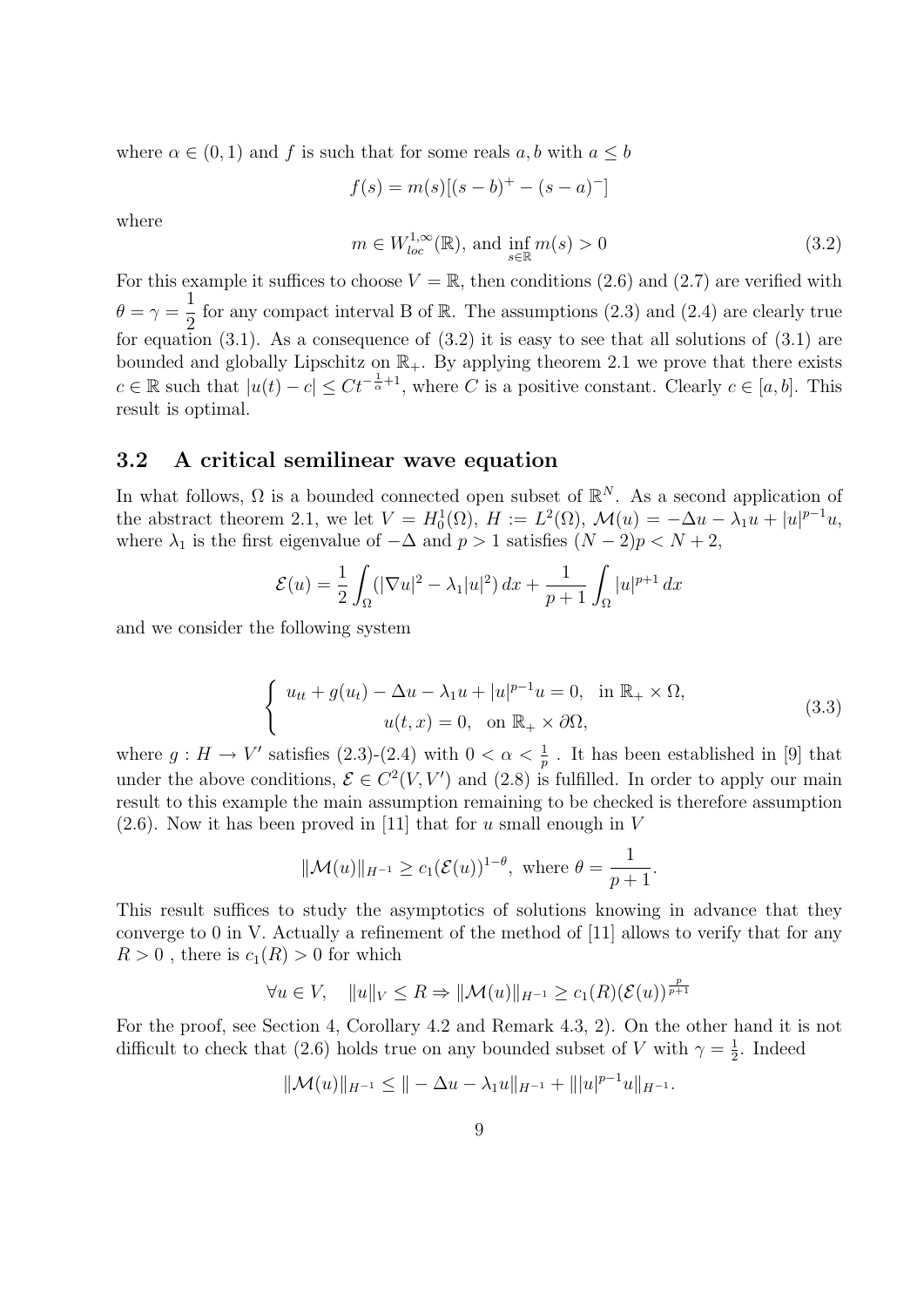We infer

$$
\| - \Delta u - \lambda_1 u \|_{H^{-1}} \leq (2\mathcal{E}(u))^{\frac{1}{2}}
$$

Indeed

$$
\forall v \in V, \quad \langle -\Delta u - \lambda_1 u, v \rangle = \int_{\Omega} (\nabla u. \nabla v - \lambda_1 uv) dx
$$

By Cauchy-Schwarz inequality we deduce

$$
\forall v \in V, \quad \langle -\Delta u - \lambda_1 u, v \rangle \le \left( \int_{\Omega} (\|\nabla u\|^2 - \lambda_1 |u|^2) dx \right)^{\frac{1}{2}} \left( \int_{\Omega} (\|\nabla v\|^2 - \lambda_1 |v|^2) dx \right)^{\frac{1}{2}}
$$

$$
\le \left( \int_{\Omega} (\|\nabla u\|^2 - \lambda_1 |u|^2) dx \right)^{\frac{1}{2}} \|v\|_V
$$

And the result follows. Now, if  $N \leq 2$  the estimate of the nonlinear part is obvious, while if  $N > 2$  since  $p <$  $N+2$  $N-2$ then we have  $\frac{p}{p}$  $p+1$  $\lt$ 1 2 + 1 N = 1  $\frac{1}{(2^*)'}$ . So we obtain

$$
\| |u|^{p-1}u\|_{L^{(2^*)'}}\leq c_2\| |u|^{p-1}u\|_{L^{\frac{p+1}{p}}}\leq c_3(\mathcal{E}(u))^{\frac{p}{p+1}}.
$$

Then we get

$$
\| |u|^{p-1}u\|_{H^{-1}}\leq c_4(\mathcal{E}(u))^\frac{p}{p+1}.
$$

In order to apply Theorem 2.1 we first observe that

$$
\forall u \in V, \quad \mathcal{E}(u) = \frac{1}{2} \int_{\Omega} (|\nabla u|^2 - \lambda_1 |u|^2) \, dx + \frac{1}{p+1} \int_{\Omega} |u|^{p+1} \, dx \ge \frac{1}{2} \int_{\Omega} |\nabla u|^2 \, dx - M
$$

for some positive constant M (the proof for  $p = 1$  is just slightly more delicate), and as a consequence of the fact that  $E(t)$  is non-increasing we deduce that any solution u is such that  $u(t)$  remains bounded in V.

Then we compute

$$
\xi = \frac{1 - (\alpha + 1)(1 - \theta)}{(\alpha + 2)(1 - \theta) - 1} = \frac{1 - \alpha p}{(\alpha + 1)p - 1}; \quad \lambda = \frac{1}{(\alpha + 2)(1 - \theta) - 1} = \frac{p + 1}{(\alpha + 1)p - 1}.
$$

Applying (2.9) we obtain

$$
|(u(t) - a)| \leq Ct^{-\frac{1 - \alpha p}{(\alpha + 1)p - 1}}
$$

for some a which will turn out to be 0 by the last part of the Theorem. On the other hand, since (cf. Proposition 4.1, formula (4.6)) for some  $\eta > 0$  we have  $\mathcal{E}(u) \geq \eta \|u\|_{V}^{p+1}$  $V^{p+1}$ , applying  $(2.11)$  we find

$$
||u(t)||_V \leq Mt^{-\frac{1}{(\alpha+1)p-1}}
$$

which is always sharper. This shows that it is sometimes preferable to apply directly the energy estimate rather than (2.9).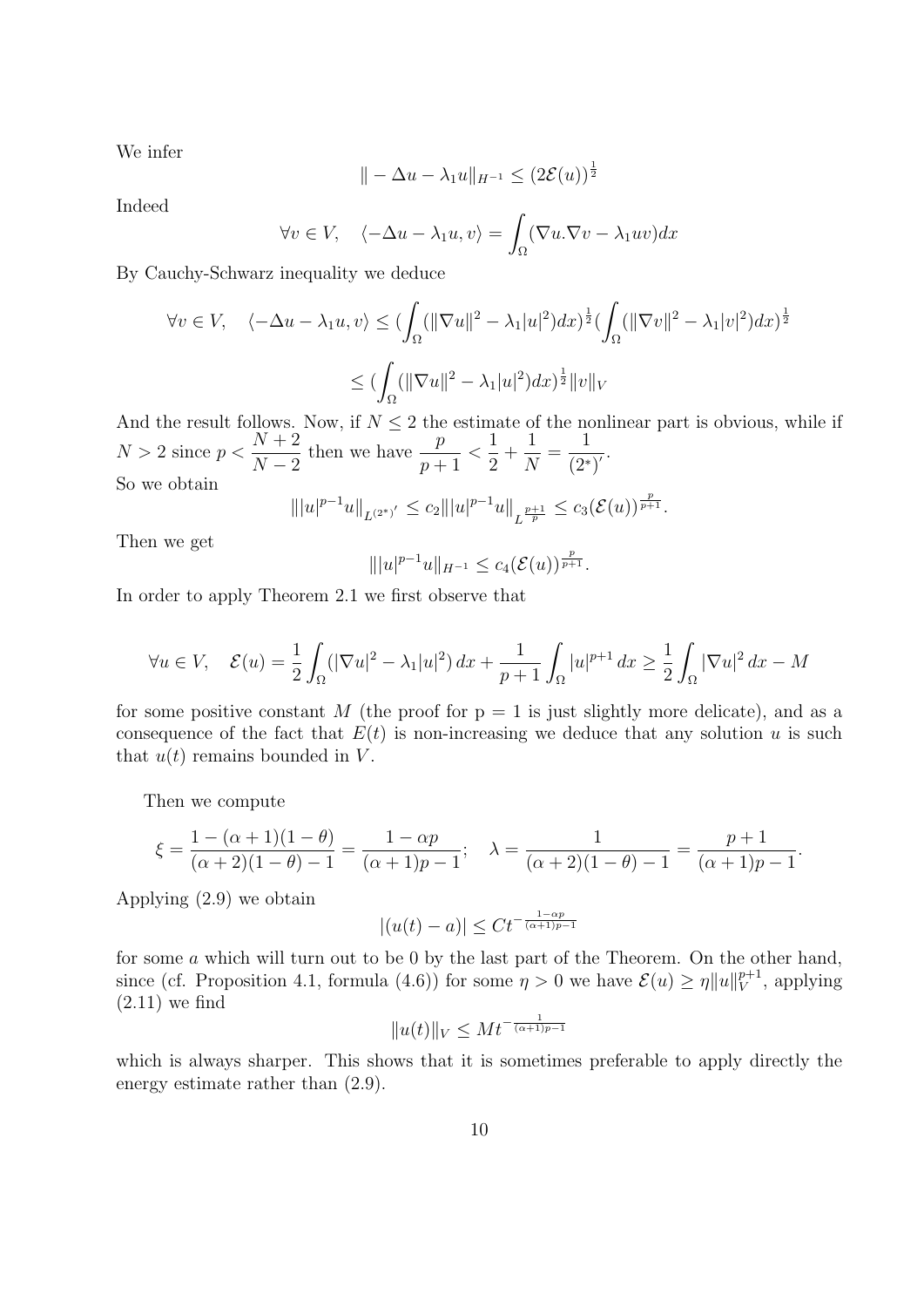## 3.3 A semilinear wave equation with Neumann boundary conditions

As a third application of the abstract theorem 2.1, we let  $V = H<sup>1</sup>(\Omega)$ ,  $H = L<sup>2</sup>(\Omega)$ ,  $\mathcal{M}(u) = -\Delta u + |u|^{p-1}u$ , where  $1 \leq p < \frac{N+2}{N-2}$ ,  $\mathcal{E}(u) = \frac{1}{2}$ 2 Ω  $|\nabla u|^2\,dx +$  $\frac{1}{p+1}\int_{\Omega}$  $|u|^{p+1} dx$ and we consider the following system

$$
\begin{cases}\n u_{tt} + g(u_t) - \Delta u + |u|^{p-1}u = 0, & \text{in } \mathbb{R}_+ \times \Omega, \\
 \frac{\partial u}{\partial n} = 0 & \text{on } \mathbb{R}_+ \times \partial \Omega,\n\end{cases}
$$
\n(3.4)

where  $g: H \to V'$  satisfies (2.3)-(2.4) with  $0 < \alpha < \frac{1}{p}$ . As in the previous example the results of [9] show that under the above conditions,  $\mathcal{E} \in C^2(V, V')$  and (2.8) is fulfilled. The main assumption to be checked is again assumption (2.6). It is rather easy to verify that for any  $R > 0$ , there is  $c_1(R) > 0$  for which

$$
\forall u \in V, \quad ||u||_V \le R \Rightarrow ||\mathcal{M}(u)||_{H^{-1}} \ge c_1(R)(\mathcal{E}(u))^{\frac{p}{p+1}}
$$

For the proof, see Section 4, Corollary 4.4 and Remark 4.5, 2). Moreover it is not difficult to check that (2.6) holds true on any bounded subset of V with  $\gamma = \frac{1}{2}$  $\frac{1}{2}$ . Indeed

$$
\|\mathcal{M}(u)\|_{V'} \leq \|\cos \Delta u\|_{V'} + \||u|^{p-1}u\|_{V'}.
$$

We infer

$$
\| - \Delta u \|_{V'} \leq (2\mathcal{E}(u))^{\frac{1}{2}}
$$

Indeed

$$
\forall v \in V, \quad \langle -\Delta u, v \rangle = \int_{\Omega} \nabla u. \nabla v dx
$$

By Cauchy-Schwarz inequality we deduce

$$
\forall v \in V, \quad \langle -\Delta u, v \rangle \le \left( \int_{\Omega} \|\nabla u\|^2 dx \right)^{\frac{1}{2}} \left( \int_{\Omega} \|\nabla v\|^2 dx \right)^{\frac{1}{2}}
$$

$$
\le \left( \int_{\Omega} \|\nabla u\|^2 dx \right)^{\frac{1}{2}} \|v\|_V
$$

And the result follows. Then by the same method as in the Dirichlet case we obtain easily

$$
\| |u|^{p-1}u\|_{V'}\leq c_4(\mathcal{E}(u))^{\frac{p}{p+1}}.
$$

In order to apply Theorem 2.1 we first observe that

$$
\forall u \in V, \quad \mathcal{E}(u) = \frac{1}{2} \int_{\Omega} |\nabla u|^2 \, dx + \frac{1}{p+1} \int_{\Omega} |u|^{p+1} \, dx \ge \delta \int_{\Omega} |\nabla u|^2 + u^2 \, dx - M
$$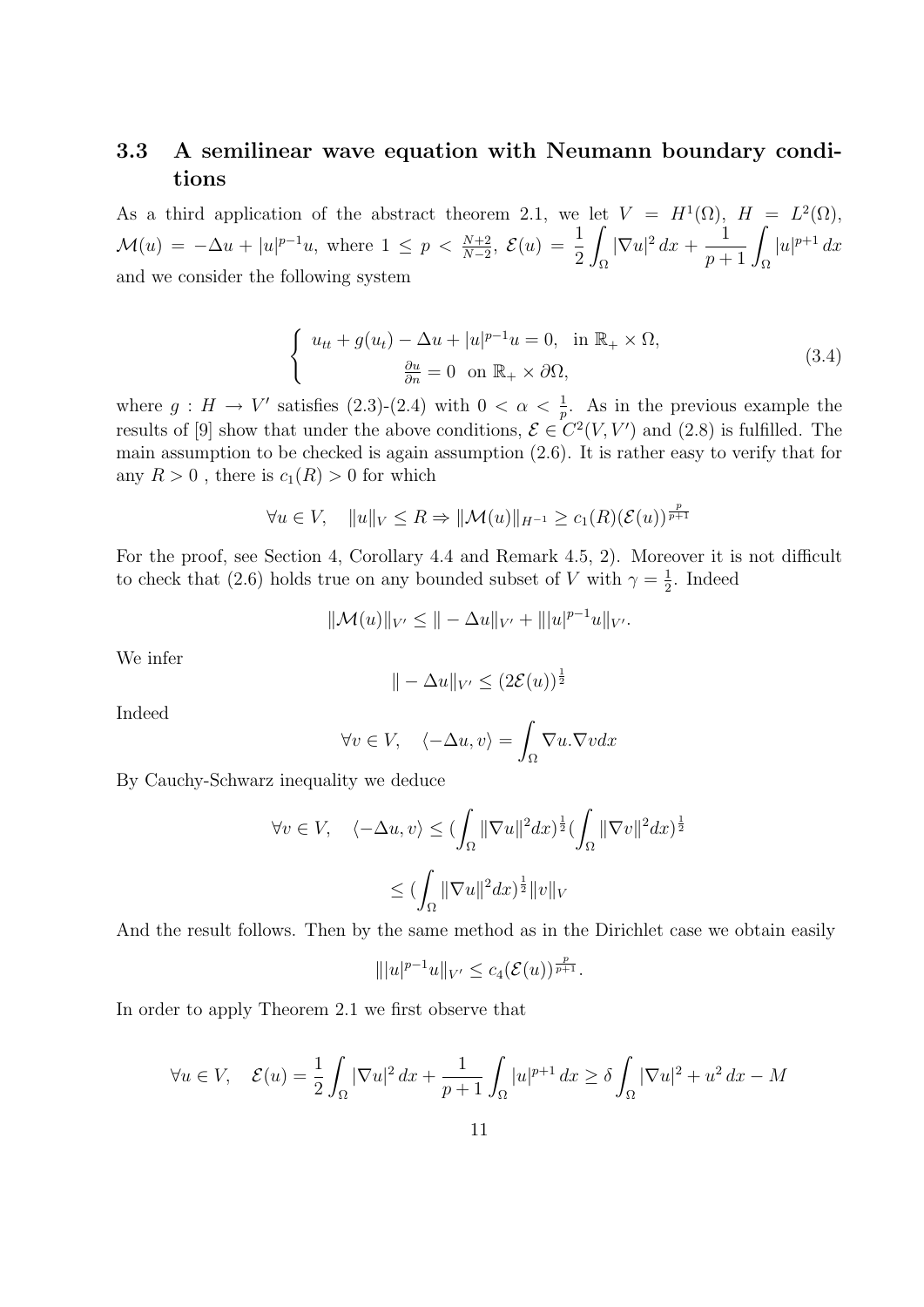for some constants  $M \geq 0, \delta > 0$ , and as a consequence of the fact that  $E(t)$  is non-increasing we deduce that any solution u is such that  $u(t)$  remains bounded in V.

By applying Theorem 2.1 and using Proposition 4.1, formula (4.6), we obtain exactly the same estimates as in the previous example. In particular we find

$$
||u(t)||_V \leq Mt^{-\frac{1}{(\alpha+1)p-1}}
$$

The degree of sharpness of this estimate is not clear, cf. remark  $3.4$ .

### 3.4 Examples of damping operators and convergence of weak solutions

In the examples of both paragraphs 3.2 and 3.3, the initial value problem can be solved for any initial state in  $V \times H$  under relevant conditions on the damping term. In this paragraph we shall consider 2 basic examples

**Example 3.1** Let  $\gamma$  be a locally Lipschitz function such that

 $\exists K > 0$ ,  $\gamma'(s) \geq -K$ , a.e. on R

Assume that  $\gamma$  satisfies the following conditions

$$
\forall s \in \mathbb{R}, \quad \gamma(s)s \ge \rho_1|s|^{\alpha+2} \tag{C_1}
$$

$$
\forall s \in \mathbb{R}, \quad |\gamma(s)| \le \rho_2 |s|^{\alpha + 1} \tag{C_2}
$$

The typical case is

$$
\gamma(s) = \gamma_1(s^+)^{\alpha+1} - \gamma_2(s^-)^{\alpha+1}
$$

By setting

$$
g(v)(x) = \gamma(v(x))
$$
 a.e. on  $\Omega$ 

we define an operator  $g: H \to V'$  with  $V = H^1(\Omega)$  (resp  $V = H_0^1(\Omega)$ ) for any  $\alpha \in [0,1]$  if  $N \leq 2$  and for any  $\alpha \in [0, \frac{2}{N}]$  $\frac{2}{N}$  if  $N \geq 3$ . In addition in such a case g satisfies automatically  $(2.3)-(2.4).$ 

**Example 3.2** Let  $m$  be a locally Lipschitz function such that

$$
\forall s \in \mathbb{R}_+, \quad \sigma_1 s^{\alpha} \le m(s) \le \sigma_2 s^{\alpha} \tag{M}
$$

and

$$
\exists K > 0, \quad m'(s) \ge -K, \text{ a.e. on } \mathbb{R}
$$

By setting

$$
g(v)(x) = m(||v||_H)(v(x))
$$
 a.e. on  $\Omega$ 

we define an operator  $g: H \to H \subset V'$  with  $V = H^1(\Omega)$  (resp  $V = H_0^1(\Omega)$ ) for any  $\alpha > 0$ . In addition in such a case  $g$  satisfies automatically  $(2.3)-(2.4)$ .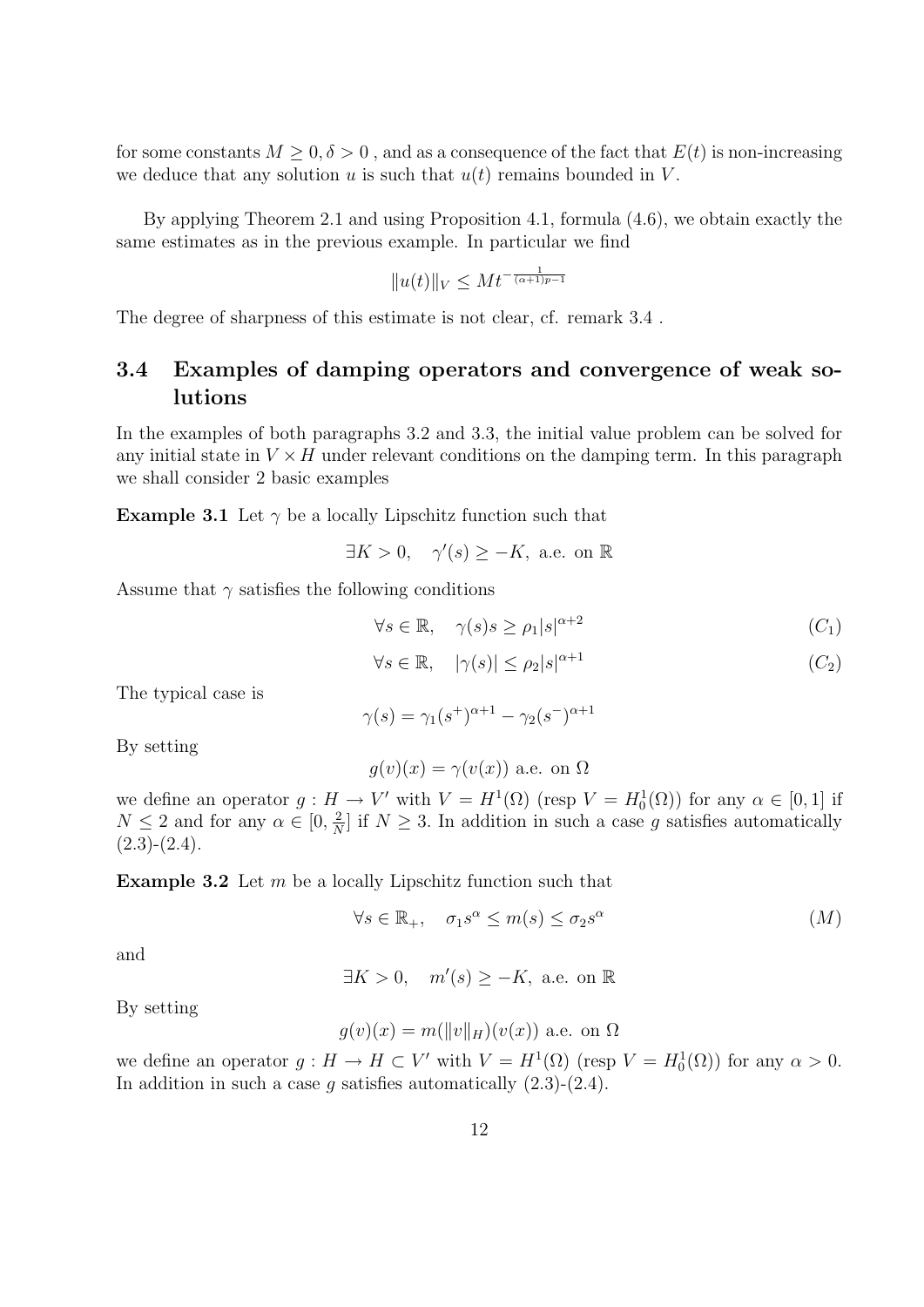By applying the results of  $[10]$ , It is rather straightforward to see that for any g satisfying the conditions of Example 3.1,the initial value problems associated to both equations  $(3.3)$  and  $(3.4)$  are well-posed for any initial state in  $V \times H$ . In addition, for initial data in  $D(A) \times V$ , the solution has the regularity required for the applicability of Theorem 2.1. In addition the solution depends continuously on the initial state as a map from  $V \times H$ to  $C([0,T,V] \cap C^1([0,T,H])$  for any  $T > 0$ . A careful inspection of the results from [10] shows that exactly the same property can be deduced for the same quation when g has the non-local form described in Example 3.2.

By combining these properties with the results previously obtained, we obtain

Corollary 3.3 For any g satisfying the conditions of Example 3.1 or Example 3.2 , for any  $(u_0, u_1) \in V \times H$  there is a unique weak global solution u of (3.3) (resp (3.4)) in the sense of [7] which satisfies  $u(0,.) = u_0$  and  $u_t(0,.) = u_1$ . In addition if we assume  $\alpha < \frac{1}{p}$  and in the case of Example 3.1, for  $N > 2$ , the additional condition  $\alpha \leq \frac{2}{N}$  $\frac{2}{N}$ , then we have, for some constants  $M, M' > 0$ 

$$
\forall t \ge 1, \quad \|u(t,.)\|_{V} \le Mt^{-\frac{1}{(\alpha+1)p-1}}
$$

and

$$
\forall t \ge 1, \quad \|u_t(t,.)\|_H \le M' t^{-\frac{p+1}{2[(\alpha+1)p-1]}}
$$

**Proof.** For a strong solution, the result is a direct consequence of the fact that  $q$  satisfies  $(2.3)-(2.4)$ . Moreover it follows obviously from our method of proof that the estimates on u and  $u_t$  are uniform when the initial data  $(u_0, u_1)$  remain bounded in  $V \times H$ . Then the result in the general case follows by density.

Remark 3.4 The Neumann case contains in particular the case of the ODE

$$
u'' + g(u') + |u|^{p-1}u = 0
$$

which was studied in [8]. It is not difficult to see that the rate of decay given by Corollary 3.3 for  $g(s) := |s|^\alpha s$  is optimal for space-independant solutions only if  $p = 1$ .

# 4 A gradient inequality for some non analytic functionals.

In this section we shall find the optimal Lojasiewicz exponent for a class of nonnegative potentials associated to semi-linear PDE problems. In what follows,  $\Omega$  is a bounded connected open subset of  $\mathbb{R}^N$ .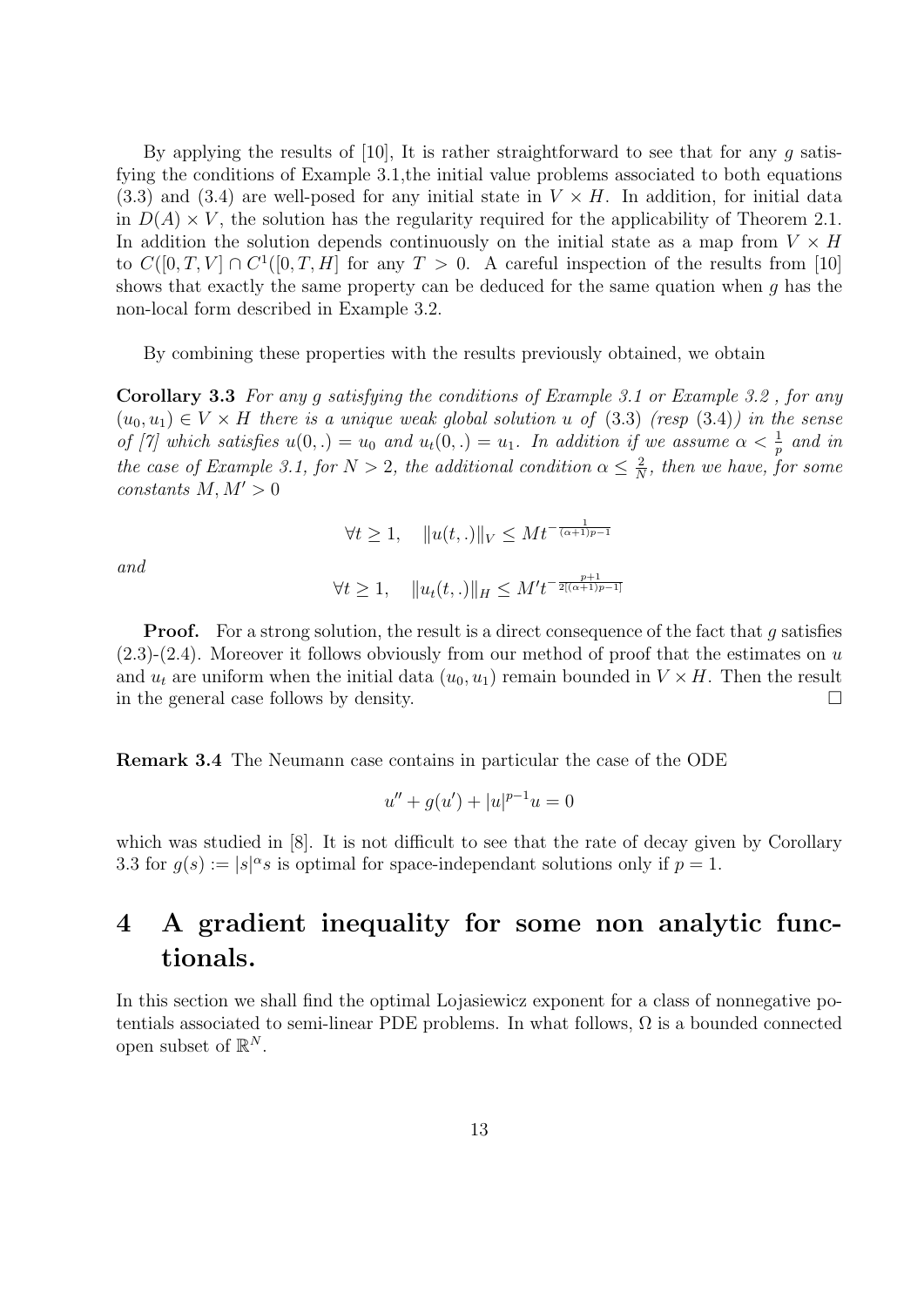## 4.1 A general class of possibly non-analytic functionals. Application to various operators and boundary conditions

In this paragraph, V is a Hilbert space continuously imbedded in  $H = L^2(\Omega)$ ,  $A \in \mathcal{L}(V, V')$ is symmetric, such that

$$
\forall u \in V, \quad \langle Au, u \rangle \ge 0 \tag{4.1}
$$

and we set

$$
\mathcal{M}(u) = Au + f(u)
$$

where  $f: V \to V'$  is the gradient of a functional  $\mathcal{F} \in C^1(V)$ . The energy functional is

$$
\mathcal{E}(u) = \frac{1}{2} \langle Au, u \rangle + \mathcal{F}(u)
$$

We assume that  $N = \ker A$  is finite dimensional and we denote by  $P : H \to N$  the orthogonal projection on  $N$  in  $H$ .

Proposition 4.1 Under the following hypotheses

$$
\exists \eta > 0, \quad \forall v \in V \cap N^{\perp}, \quad \langle Av, v \rangle \ge \eta \|v\|_V^2 \tag{4.2}
$$

 $\exists \mu > 0, \quad \forall u \in V, \quad \langle f(u), u \rangle \geq \mu \mathcal{F}(u)$  (4.3)

For any  $R > 0$  there is a constant  $M(R)$  such that

$$
\forall u \in V, \ \|u\|_{V} \le R \Longrightarrow \|u\|_{H}^{r+1} \le M(R)\mathcal{F}(u)
$$
\n(4.4)

Then for any  $R > 0$ 

1) there is a constant  $C(R)$  such that

$$
\forall u \in V, \|u\|_{V} \le R \Longrightarrow (\mathcal{E}(u))^{\frac{r}{r+1}} \le C(R) \|\mathcal{M}(u)\|_{V'} \tag{4.5}
$$

2) there is a constant  $P(R)$  such that

$$
\forall u \in V, \|u\|_{V} \le R \le R \Longrightarrow \|u\|_{V}^{r+1} \le P(R)\mathcal{E}(u)
$$
\n(4.6)

Proof. We have

$$
\forall u \in V, \quad \langle \mathcal{M}u, u \rangle = \langle A(u - Pu), u - Pu \rangle + \langle f(u), u \rangle
$$

$$
\ge \eta \|u - Pu\|_V^2 + \mu \mathcal{F}(u)
$$

On the other hand

$$
\forall u \in V, \quad ||u||_V \le ||u - Pu||_V + ||Pu||_V \le ||u - Pu||_V + C_1 ||Pu||_H
$$

$$
\forall u \in V, \ ||u||_V \le R \Longrightarrow ||u||_V \le ||u - Pu||_V + C_2(R)\mathcal{F}(u)^{\frac{1}{r+1}}
$$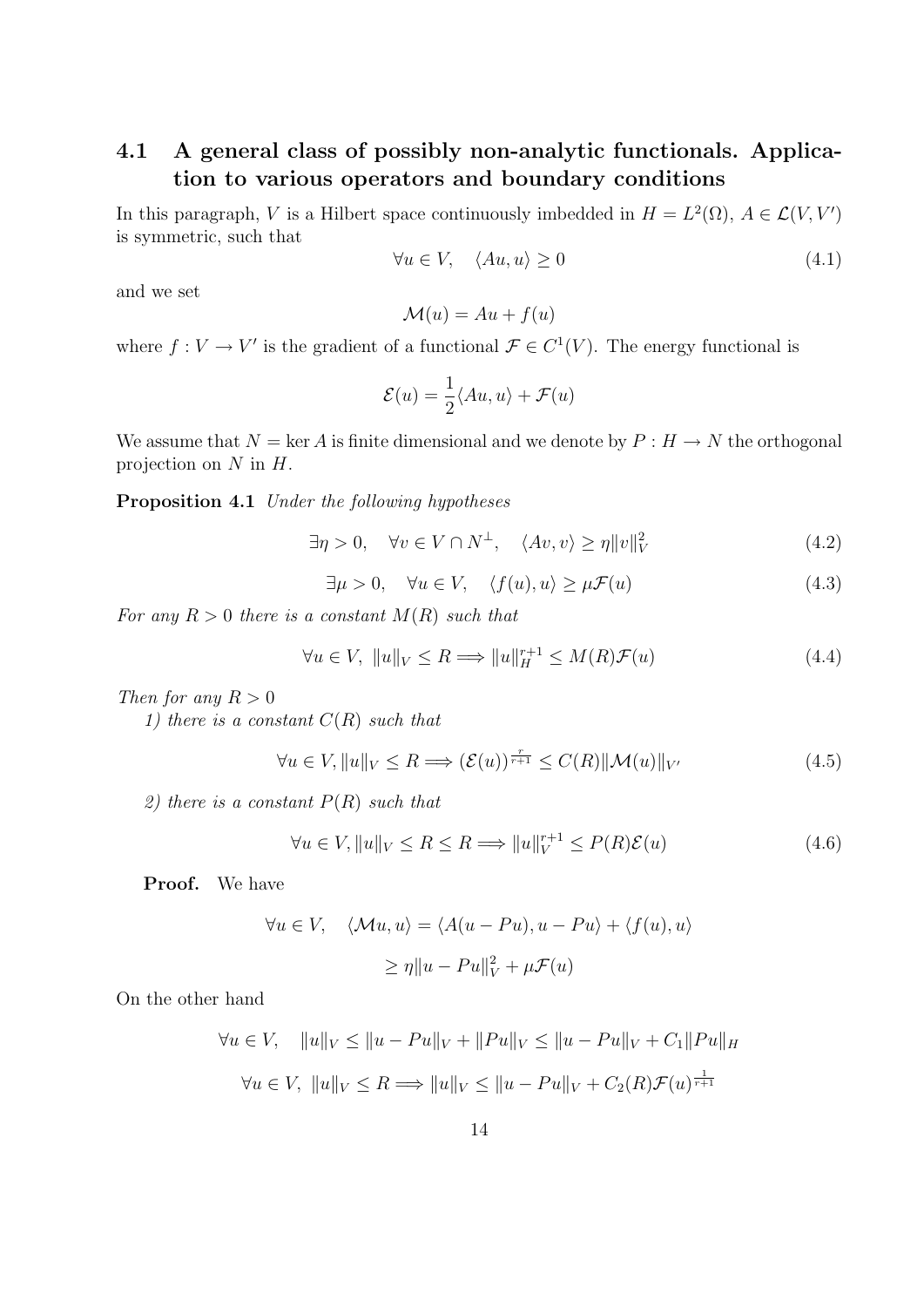Hence

$$
\forall u \in V, \ \|u\|_{V} \le R \Longrightarrow \|u\|_{V} \le C_{3}(R)(\|u - Pu\|_{V}^{\frac{2}{r+1}} + \mathcal{F}(u)^{\frac{1}{r+1}})
$$

which implies by using the inequality  $a + b \leq 2(a^q + b^q)^{1/q}$  applied with  $q = r + 1$ 

$$
\forall u \in V, \ \|u\|_{V} \le R \Longrightarrow \|u\|_{V} \le 2C_{3}(R)(\|u - Pu\|_{V}^{2} + \mathcal{F}(u))^{\frac{1}{r+1}}
$$

Therefore (4.6) is proved and moreover

$$
\forall u \in V, \ \|u\|_{V} \le R \Longrightarrow \eta \|u - Pu\|_{V}^{2} + \mu \mathcal{F}(u) \le \langle \mathcal{M}u, u \rangle
$$
  

$$
\le 2C_{3}(R)(\|u - Pu\|_{V}^{2} + \mathcal{F}(u))^{\frac{1}{r+1}} \|\mathcal{M}u\|_{V'}
$$

Then (4.5) becomes an immediate consequence of the simple inequality

$$
\langle Au, u \rangle = \langle A(u - Pu), u - Pu \rangle \le ||A||_{L(V,V')} ||u - Pu||_V^2
$$

We now state 3 simple applications of Proposition 4.1

### 1) The Dirichlet case. Let  $V = H_0^1(\Omega)$ ,  $H := L^2(\Omega)$ . We consider

$$
\mathcal{M}(u) = -\Delta u - \lambda_1 u + c_1 (u^+)^p - c_2 (u^-)^q
$$

where  $\lambda_1$  is the first eigenvalue of  $-\Delta$  and  $c_1, c_2 > 0$ ,  $1 \le \inf\{p, q\}$  and either  $N \le 2$ , or  $\sup\{p,q\} < \frac{N+2}{N-2}$  $\frac{N+2}{N-2}$ . The energy is given by

$$
\mathcal{E}(u) = \frac{1}{2} \int_{\Omega} (|\nabla u|^2 - \lambda_1 |u|^2) \, dx + \frac{c_1}{p+1} \int_{\Omega} (u^+)^{p+1} \, dx + \frac{c_2}{q+1} \int_{\Omega} (u^-)^{q+1} \, dx
$$

**Corollary 4.2** Under the above conditions, we have (4.5) with  $r = \sup\{p, q\}.$ 

Proof. We set

$$
Au = -\Delta u - \lambda_1 u; \quad f(u) = c_1 (u^+)^p - c_2 (u^-)^q
$$

and

$$
\mathcal{F}(u) : \frac{c_1}{p+1} \int_{\Omega} (u^+)^{p+1} \, dx + \frac{c_2}{q+1} \int_{\Omega} (u^-)^{q+1} \, dx
$$

Then under the assumptions on  $p, q, f$  is a continuous map from V to V' and it is in fact the gradient of F. In addition (4.3) is fulfilled with  $\mu = 1 + \inf\{p, q\} \ge 2$  and we also have clearly, using the positive character of both  $c_1$  and  $c_2$ 

$$
||u^+||_H^{p+1} \le K_1 \mathcal{F}(u)
$$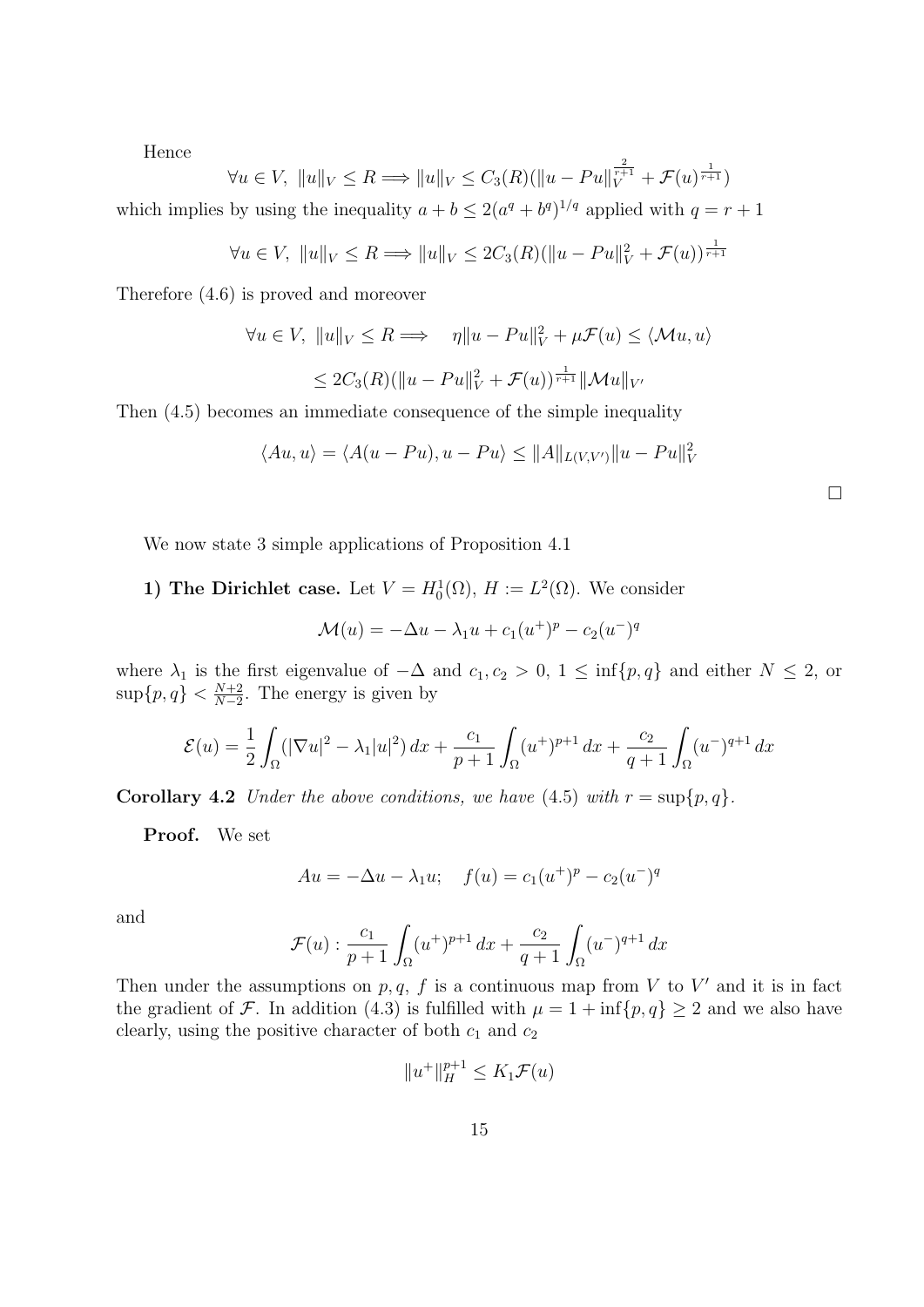and

$$
||u^-||_H^{q+1} \le K_2 \mathcal{F}(u)
$$

By addition we find

$$
||u^+||_H^{r+1} + ||u^-||_H^{r+1} \le K_1 \mathcal{F}(u)||u||_H^{r-p} + K_2 \mathcal{F}(u)||u||_H^{r-q} \le K \mathcal{F}(u)(||u||_H^{r-p} + ||u||_H^{r-q})
$$

and (4.4) follows easily. Finally we observe that since  $\Omega$  is connected, N is one dimensional and to check (4.2), introducing the second eigenvalue  $\lambda_2$  of  $-\Delta$  on V we find

 $\forall v \in V \cap N^{\perp}, \quad \langle Av, v \rangle \geq \lambda_2 ||v||_H^2$ 

In addition by definition of the norm in  $V$  we have

$$
\forall v \in V, \quad ||v||_V^2 = \langle Av, v \rangle + \lambda_1 ||v||_H^2
$$

Hence

$$
\forall v \in V \cap N^{\perp}, \quad ||v||_V^2 \le \langle Av, v \rangle + \frac{\lambda_1}{\lambda_2} \langle Av, v \rangle = (1 + \frac{\lambda_1}{\lambda_2}) \langle Av, v \rangle
$$

which gives (4.2) with  $\eta = \frac{\lambda_2}{\lambda_1}$  $\lambda_1 + \lambda_2$ . Therefore all conditions of Proposition 4.1 are fulfilled and the result follows  $\hfill \square$ 

**Remarks 4.3** 1) If  $p \neq q$  or  $c_1 \neq c_2$ , the functional is not analytic since even its restriction to the subspace of multiples of the first eigenfunction is not analytic. 2) If  $p = q$  and  $c_1 = c_2$  we recover the example of Section 3.2.

2) The Neuman case. Let  $V = H^1(\Omega)$ ,  $H := L^2(\Omega)$ . We consider

$$
\mathcal{M}(u) = -\Delta u + c_1 (u^+)^p - c_2 (u^-)^q
$$

where and  $c_1, c_2 > 0, 1 \le \inf\{p, q\}$  and either  $N \le 2$ , or  $\sup\{p, q\} < \frac{N+2}{N-2}$  $\frac{N+2}{N-2}$ . The energy is given by

$$
\mathcal{E}(u) = \frac{1}{2} \int_{\Omega} (|\nabla u|^2 \, dx + \frac{c_1}{p+1} \int_{\Omega} (u^+)^{p+1} \, dx + \frac{c_2}{q+1} \int_{\Omega} (u^-)^{q+1} \, dx
$$

**Corollary 4.4** Under the above conditions, we have (4.5) with  $r = \sup\{p, q\}.$ 

Proof. We set

$$
Au = -\Delta u; \quad f(u) = c_1(u^+)^p - c_2(u^-)^q
$$

and

$$
\mathcal{F}(u) : \frac{c_1}{p+1} \int_{\Omega} (u^+)^{p+1} \, dx + \frac{c_2}{q+1} \int_{\Omega} (u^-)^{q+1} \, dx
$$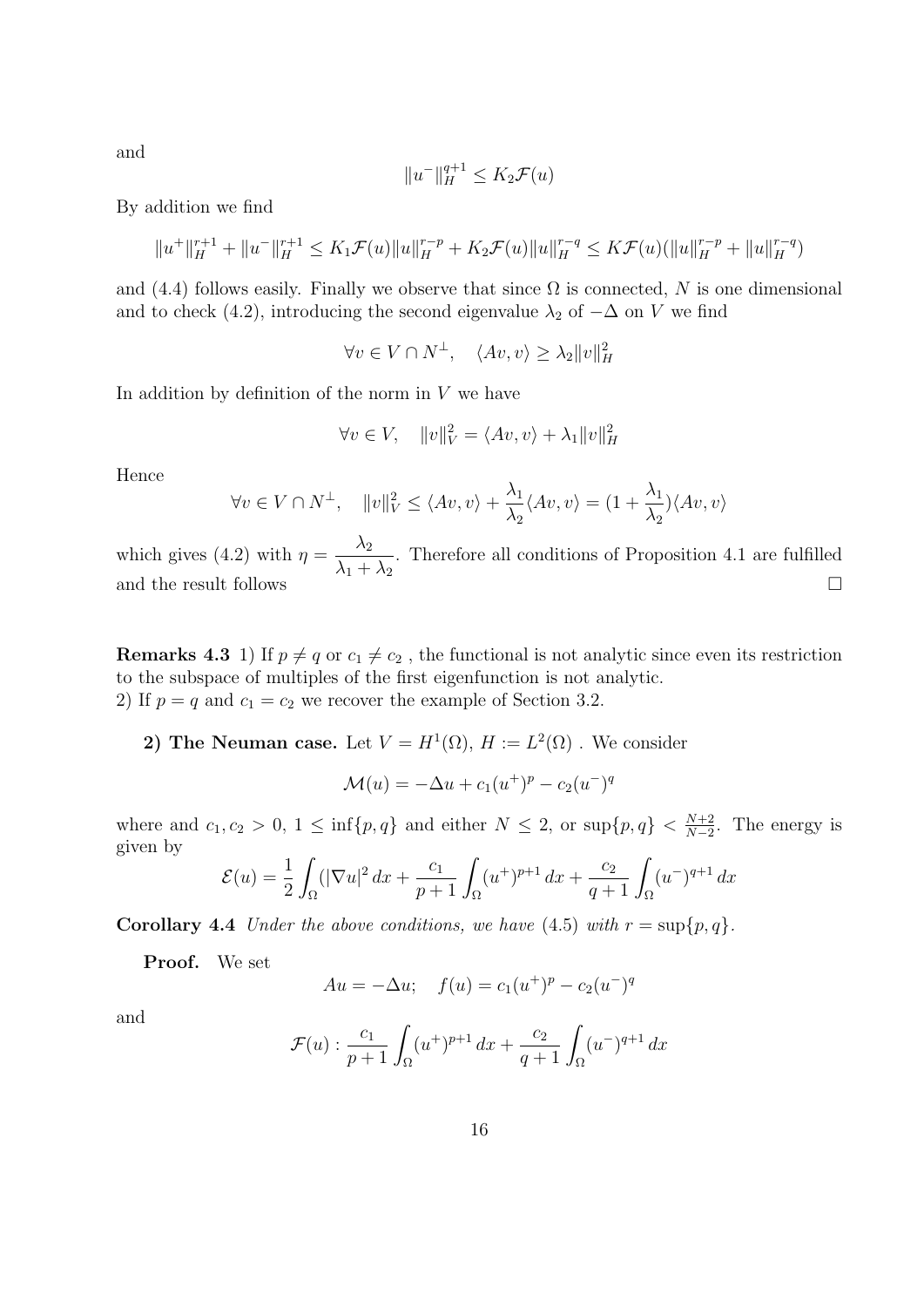The properties of f and F are similar to the previous example. Since  $\Omega$  is connected, N is one dimensional, being reduced to constant functions and and to check (4.2), introducing the second eigenvalue  $\lambda_2$  of  $-\Delta$  on V we find

$$
\forall v \in V \cap N^{\perp}, \quad \langle Av, v \rangle \ge \lambda_2 ||v||_H^2
$$

In addition by definition of the norm in  $V$  we have here

$$
\forall v \in V, \quad ||v||_V^2 = \langle Av, v \rangle + ||v||_H^2
$$

Hence

$$
\forall v \in V \cap N^{\perp}, \quad ||v||_V^2 \le \langle Av, v \rangle + \frac{1}{\lambda_2} \langle Av, v \rangle = (1 + \frac{1}{\lambda_2}) \langle Av, v \rangle
$$

which gives (4.2) with  $\eta = \frac{\lambda_2}{1+\lambda_1}$  $1 + \lambda_2$ . Therefore all conditions of Proposition 4.1 are fulfilled and the result follows  $\Box$ 

**Remarks 4.5** 1) If  $p \neq q$  or  $c_1 \neq c_2$ , the functional is not analytic since even its restriction to the subspace of multiples of the first eigenfunction is not analytic. 2) If  $p = q$  and  $c_1 = c_2$  we recover the example of Section 3.3.

3) A fourth order operator. Let  $V = H_0^2(\Omega)$ ,  $H = L^2(\Omega)$  and let  $\lambda_1$  denote here the first eigenvalue of  $\Delta^2$  on  $H_0^2(\Omega)$ . We assume  $c_1 > 0, c_2 > 0$  and  $p, q > 1$  with

$$
(N-4)\sup\{p,q\} < N+4
$$

We consider

$$
\mathcal{M}(u) = \Delta^2 u - \lambda_1 u + c_1 (u^+)^p - c_2 (u^-)^q
$$

The energy is given by

$$
\mathcal{E}(u) = \frac{1}{2} \int_{\Omega} (|\Delta u|^2 - \lambda_1 |u|^2) \, dx + \frac{c_1}{p+1} \int_{\Omega} (u^+)^{p+1} \, dx + \frac{c_2}{q+1} \int_{\Omega} (u^-)^{q+1} \, dx
$$

**Corollary 4.6** Under the above conditions, we have (4.5) with  $r = \sup\{p, q\}$ .

Proof. We set

$$
Au = \Delta^2 u - \lambda_1 u; \quad f(u) = c_1 (u^+)^p - c_2 (u^-)^q
$$

and

$$
\mathcal{F}(u): \frac{c_1}{p+1} \int_{\Omega} (u^+)^{p+1} \, dx + \frac{c_2}{q+1} \int_{\Omega} (u^-)^{q+1} \, dx
$$

Then under the assumptions on  $p, q, f$  is a continuous map from V to V' and it is in fact the gradient of  $\mathcal F$ . The rest of the proof is identical to the proof of Corollary 4.4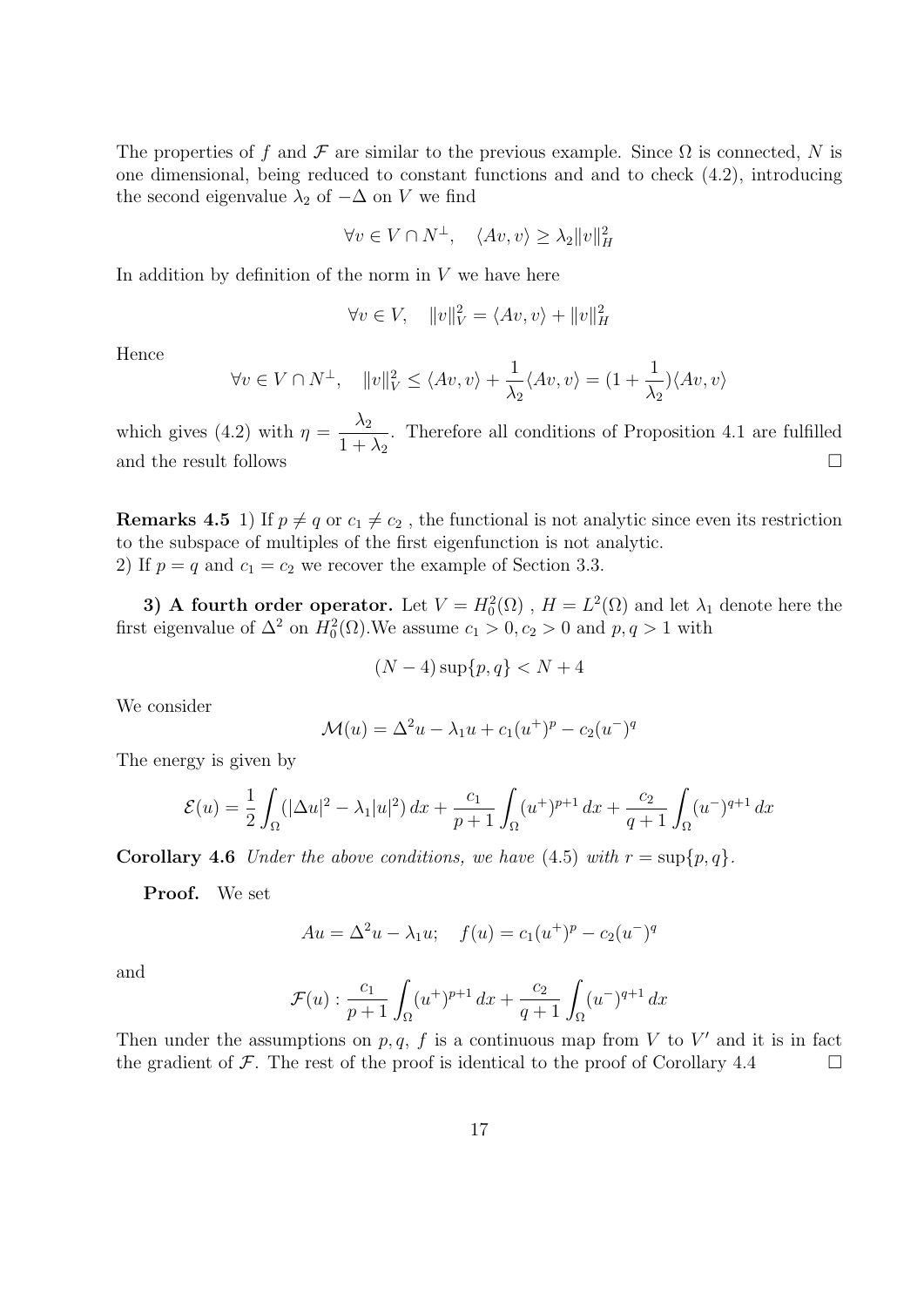### 4.2 Multiple equilibria under Neumann boundary conditions

In this paragraph we let  $V = H^1(\Omega)$ ,  $H = L^2(\Omega)$ , and we set

$$
\mathcal{M}(u) = -\Delta u + f(u)
$$

$$
\mathcal{E}(u) = \frac{1}{2} \int_{\Omega} |\nabla u|^2 dx + \int_{\Omega} F(u(x)) dx
$$

The hypotheses that we shall make on  $f$  will imply that the energy functional is bounded from below since it will be the case for any primitive of  $f$ . We shall choose for  $F$  the primitive with minimum equal to 0.

More specifically, let us define for some reals  $a, b$  with  $a \leq b$ 

$$
\forall s \in \mathbb{R}, \quad \rho(s) = (s - b)^+ - (s - a)^-
$$

Let  $p > 1$  be such that

$$
(N-2)p < N+2
$$

in order that

$$
V \subset L^{p+1}(\Omega)
$$

We assume that  $f \in W^{1,\infty}_{loc}(\mathbb{R})$  with  $f = 0$  on  $[a, b]$  and for some  $c > 0$ 

$$
\forall s \in \mathbb{R}, \quad f(s)\rho(s) \ge c|\rho(s)|^{p+1} \tag{4.7}
$$

We define then

$$
F(s) := \int_{a}^{s} f(u) du
$$

In particular  $F = 0$  on [a, b] and it follows clearly from (4.7) that F satisfies

$$
\forall s \in \mathbb{R}, \quad F(s) \ge \frac{c}{p+1} |\rho(s)|^{p+1}
$$

We assume that F satisfies for some  $C > 0$  the upper bound

$$
\forall s \in \mathbb{R}, \quad F(s) \le C|\rho(s)|^{p+1} \tag{4.8}
$$

**Proposition 4.7** Under the conditions (4.7), (4.8), for any  $R > 0$  there is a constant  $C(R)$ such that

$$
\forall u \in V, \|u\|_{V} \le R \Longrightarrow (\mathcal{E}(u))^{\frac{p}{p+1}} \le C(R) \|\mathcal{M}(u)\|_{V'} \tag{4.9}
$$

Proof. Setting

$$
Pv := \frac{1}{|\Omega|} \int_{\Omega} v(x) dx
$$

we have since  $f$  is nondecreasing

$$
\forall u \in H^{2}(\Omega), \quad \langle \mathcal{M}u, u - Pu \rangle = \int_{\Omega} |\nabla u|^{2} + f(u)(u - Pu) dx
$$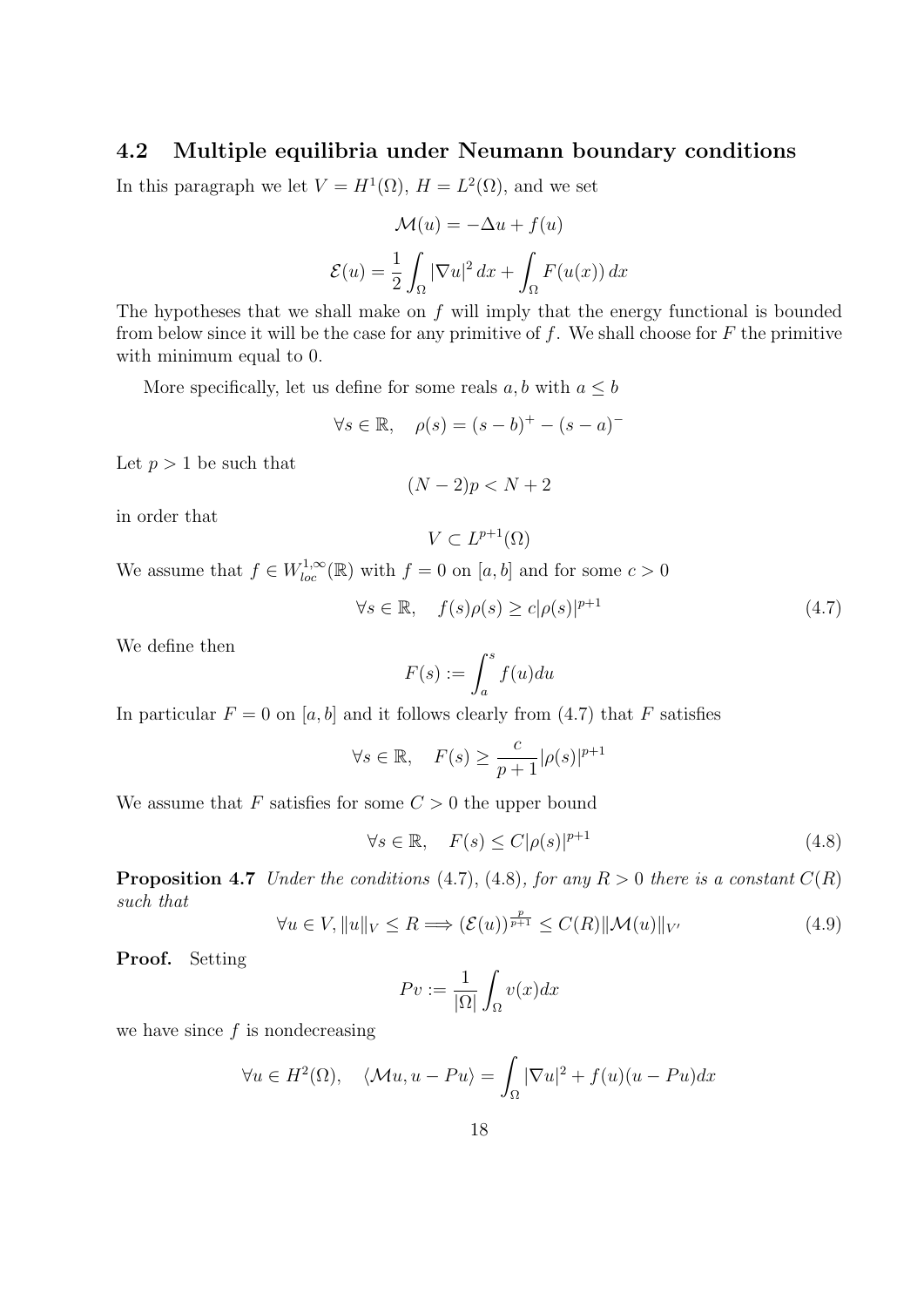$$
\geq \int_{\Omega} |\nabla u|^2 + f(Pu)(u - Pu)dx = \int_{\Omega} |\nabla u|^2 dx
$$

similarly

$$
\forall u \in H^{2}(\Omega), \quad \langle \mathcal{M}u, \rho(u) \rangle = \int_{\Omega} (\rho'(u)|\nabla u|^{2} + f(u)\rho(u))dx
$$

$$
\geq c \int_{\Omega} |\rho(u)|^{p+1} dx = c||\rho(u)||_{p+1}^{p+1}
$$

hence by addition

$$
\forall u \in H^2(\Omega), \quad \langle \mathcal{M}u, u - Pu + \rho(u) \rangle \ge ||\nabla u||_2^2 + c||\rho(u)||_{p+1}^{p+1}
$$

As a consequence of Poincaré's inequality, we have

$$
||u - Pu||_V \le K_1 ||\nabla u||_2
$$

In addition

$$
\|\rho(u)\|_{V} \le \|\nabla(\rho(u))\|_{2} + \|\rho(u)\|_{2} \le \|\nabla u\|_{2} + K_{2} \|\rho(u)\|_{p+1}
$$

hence

$$
||u - Pu + \rho(u)||_V \le K_3(||\nabla u||_2 + ||\rho(u)||_{p+1})
$$

As a consequence we find for some fixed  $\delta>0$ 

$$
\|\mathcal{M}u\|_{*} \geq \delta \frac{\|\nabla u\|_{2}^{2} + \|\rho(u)\|_{p+1}^{p+1}}{\|\nabla u\|_{2} + \|\rho(u)\|_{p+1}}
$$

by writing

$$
\|\nabla u\|_2 \le \|\nabla u\|_2^{1-\frac{2}{p+1}} \|\nabla u\|_2^{\frac{2}{p+1}} \le \|u\|_V^{1-\frac{2}{p+1}} \|\nabla u\|_2^{\frac{2}{p+1}}
$$

we deduce

$$
\|\mathcal{M}u\|_{*} \geq \delta \frac{\|\nabla u\|_{2}^{2} + \|\rho(u)\|_{p+1}^{p+1}}{(1 + \|u\|_{V}^{1-\frac{2}{p+1}})(\|\nabla u\|_{2}^{\frac{2}{p+1}} + \|\rho(u)\|_{p+1})}
$$

By using the inequality  $a + b \leq 2(a^q + b^q)^{1/q}$  applied with  $q = p + 1$  we find

$$
\|\mathcal{M}u\|_{*}\geq\delta\frac{(\|\nabla u\|_{2}^{2}+\|\rho(u)\|_{p+1}^{p+1})^{\frac{p}{p+1}}}{2(1+\|u\|_{V}^{1-\frac{2}{p+1}})}
$$

and finally

$$
\mathcal{E}(u)^{\frac{p}{p+1}} \leq M(1 + \|u\|_{V}^{1-\frac{2}{p+1}})\|\mathcal{M}u\|_{*}
$$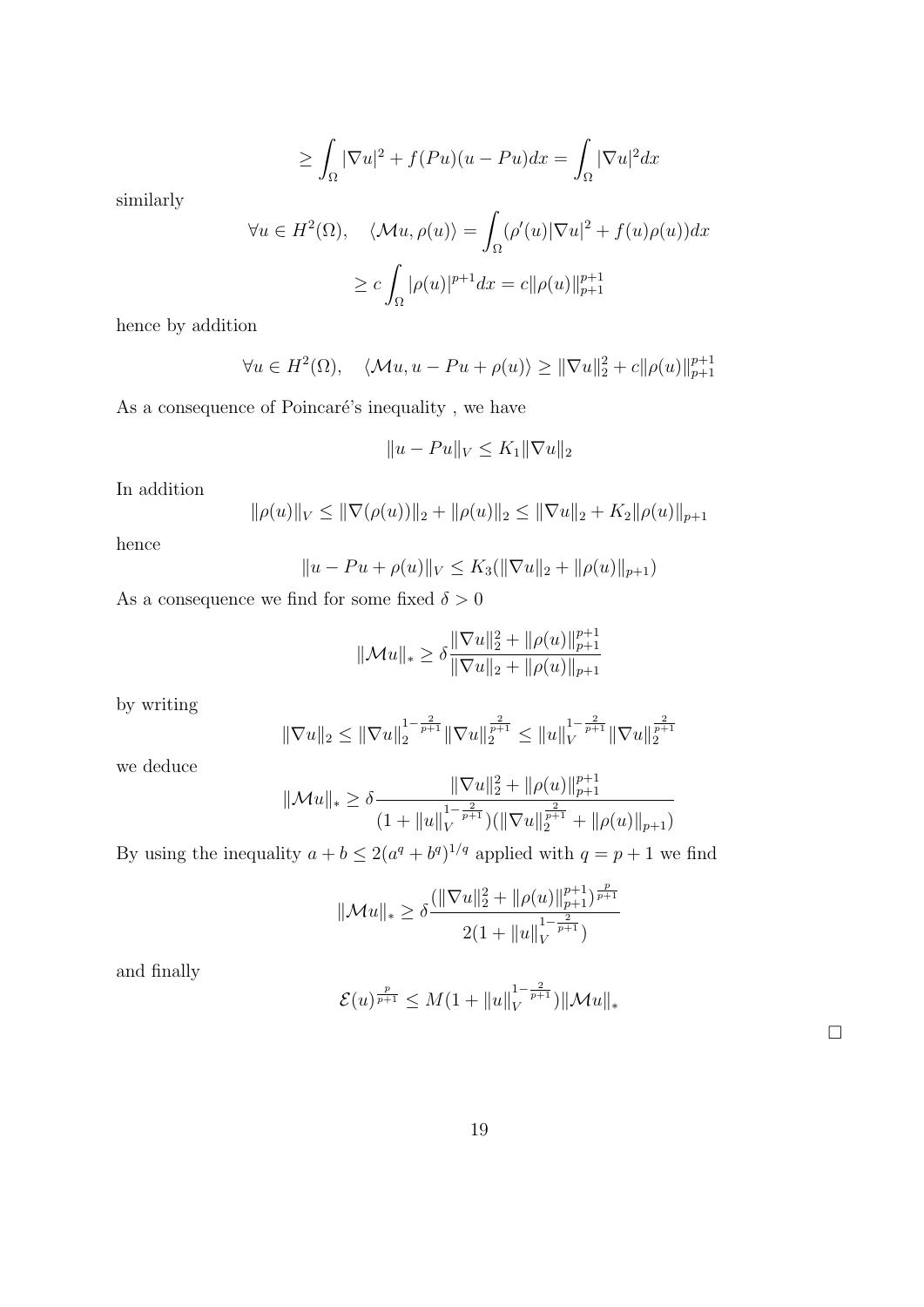### 5 More elaborate convergence results.

In this section we state and prove the convergence results corresponding to the specific cases of Section 4. These convergence results will contain as special cases all the examples given in Section 3.

### 5.1 Preliminary results

In order to apply Theorem 2.1, we shall need among other things to verify the left hand side of (2.6). For this we shall rely in all cases on the following simple preliminary result

**Proposition 5.1** Let  $\Omega$  is a bounded open subset of  $\mathbb{R}^N$ , V a Hilbert space continuously imbedded in  $H = L^2(\Omega)$ , and  $A \in \mathcal{L}(V, V')$  symmetric, satisfying (4.1) and (4.2). Let  $f: V \to V'$  be the gradient of a nonnegative functional  $\mathcal{F} \in C^1(V)$ . Assume that for any  $R > 0$  there is a constant  $K(R)$  such that

$$
\forall u \in V, \ \|u\|_{V} \le R \Longrightarrow \|f(u)\|_{V'} \le K(R)(\mathcal{F}(u))^{\frac{1}{2}} \tag{5.1}
$$

Then for any  $R > 0$ , there is a constant  $M(R)$  such that

$$
\forall u \in V, \quad \|u\|_{V} \le R \Longrightarrow \|Au + f(u)\|_{V'} \le M(R)(\langle Au, u \rangle + 2\mathcal{F}(u))^{\frac{1}{2}} \tag{5.2}
$$

**Proof.** For any  $u \in V$  we have

$$
||Au||_{V'} = ||A(u - Pu)||_{V'} \le ||A|| ||u - Pu||_{V} \le \frac{||A||}{\eta^{\frac{1}{2}}} \langle Au, u \rangle^{\frac{1}{2}}
$$

The result follows by combining this inequality with  $(5.1)$ .

In practice, to treat the nonlinear part  $f(u)$ , we shall use repeatedly the following simple Lemma

**Lemma 5.2** Let  $\Omega$ , V, H be as above and  $p \geq 1$  be such that  $V \subset L^{p+1}(\Omega)$  with continuous and dense imbedding. Then for any  $c \in \mathbb{R}$  and any  $R > 0$ , there is a constant  $P(R)$  such that  $n+1$ 

$$
\forall u \in V, \quad \|u\|_{V} \le R \Longrightarrow \|\{(u-c)^{+}\}^{p}\|_{V'} \le P(R)\|(u-c)^{+}\|_{p+1}^{\frac{p+1}{2}} \tag{5.3}
$$

**Proof.** By duality we have  $L^{\frac{p+1}{p}}(\Omega) \subset V'$  with continuous imbedding. Therefore for any  $u \in V$  we have

$$
\|\{(u-c)^+\}^p\|_{V'} \le K_1 \|\{(u-c)^+\}^p\|_{L^{\frac{p+1}{p}}}\| = K_1 \|\{(u-c)^+\}\|_{p+1}^p
$$

Since  $p \geq \frac{p+1}{2}$  $\frac{+1}{2}$ , the result follows easily by combining this inequality with the imbedding  $V \subset L^{p+1}(\Omega)$ .  $p+1(\Omega)$ .

Finally, boundedness of the solutions in V will follow in all examples as a consequence of the following lemmas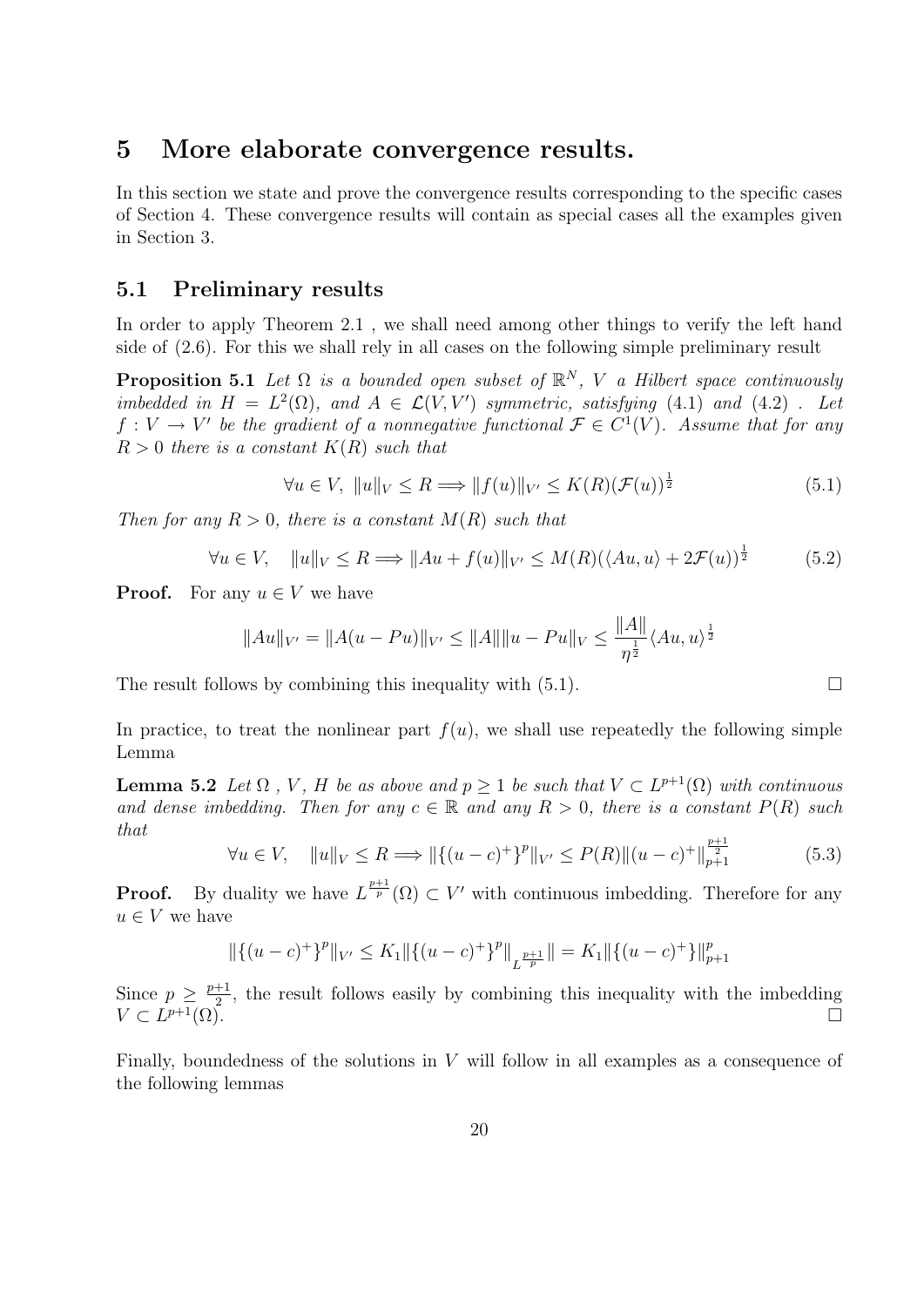**Lemma 5.3** Let V, H be as above and  $A \in \mathcal{L}(V, V')$  symmetric, satisfying (4.1). Assume that there are  $\lambda_0 > 0, \gamma_0 > 0$  such that

$$
\forall u \in V, \quad \langle Au, u \rangle + \lambda_0 \|u\|_H^2 \ge \gamma_0 \|u\|_V^2
$$

In addition, assume that there are  $\sigma_0 > 0, K_0 \geq 0$  such that

$$
\forall u \in V, \quad \mathcal{F}(u) \ge \sigma_0 \|u\|_H^2 - K_0 \tag{5.4}
$$

Then there exists  $\sigma > 0$  such that

$$
\forall u \in V, \quad \mathcal{E}(u) \ge \sigma ||u||_V^2 - K_0 \tag{5.5}
$$

**Proof.** If  $\sigma_0 \geq \frac{\lambda_0}{2}$  $\frac{\lambda_0}{2}$ , the result is obvious since then

$$
\mathcal{E}(u) = \frac{1}{2} \langle Au, u \rangle + \mathcal{F}(u) \ge \frac{1}{2} \gamma_0 \|u\|_V^2 + (\sigma_0 - \frac{1}{2} \lambda_0) \|u\|_H^2 - K_0 \ge \frac{1}{2} \gamma_0 \|u\|_V^2 - K_0
$$

If  $\sigma_0 < \frac{\lambda_0}{2}$  $\frac{\lambda_0}{2}$ , we write

$$
\mathcal{E}(u) = \frac{1}{2} \langle Au, u \rangle + \mathcal{F}(u) \ge \frac{\sigma_0}{\lambda_0} \langle Au, u \rangle + \mathcal{F}(u) \ge \frac{\sigma_0 \gamma_0}{\lambda_0} ||u||_V^2 - K_0
$$

**Lemma 5.4** Let  $f \in W_{loc}^{1,\infty}(\mathbb{R})$  satisfy for some  $p > 1, c > 0, A \geq 0$ 

$$
\forall s \in \mathbb{R}, |s| \ge A \Rightarrow f(s)s \ge c|s|^{p+1}
$$

Then for any primitive F of f there is  $\delta > 0$  and  $C > 0$  for which

$$
\forall s \in \mathbb{R}, \quad F(s) \ge \delta |s|^2 - C
$$

In particular in this case, the functional

$$
\mathcal{F}(u) := \int_{\Omega} F(u(x)) dx
$$

satisfies (5.4).

**Proof.** The first inequality is an obvious consequence of a trivial lower estimate on F and the second one follows by integration since  $\Omega$  is bounded. Of course without additional conditions on f the functional F is not necessarily defined on all  $u \in V$ , it may take infinite values. In the examples we always assume that the functional is defined on V as a consequence of growth conditions on  $F$ .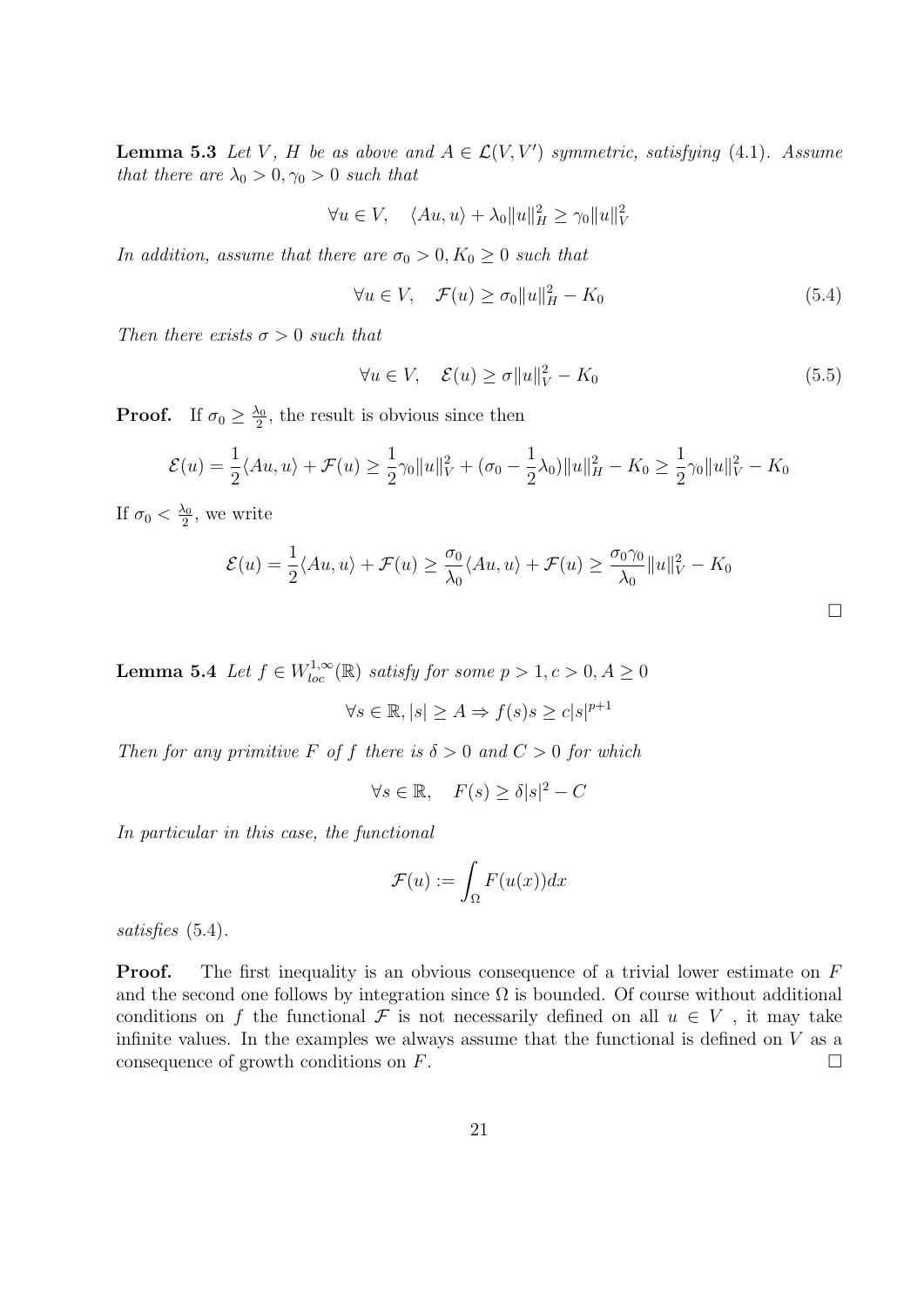### 5.2 Convergence to 0 and rate of decay

Again, in what follows,  $\Omega$  is a bounded connected open subset of  $\mathbb{R}^N$ . We consider the following problems

$$
\begin{cases}\n u_{tt} + g(u_t) - \Delta u - \lambda_1 u + c_1 (u^+)^p - c_2 (u^-)^q = 0, & \text{in } \mathbb{R}_+ \times \Omega, \\
 u(t, x) = 0, & \text{on } \mathbb{R}_+ \times \partial \Omega,\n\end{cases}
$$
\n(5.6)

and

$$
\begin{cases}\n u_{tt} + g(u_t) - \Delta u + c_1 (u^+)^p - c_2 (u^-)^q = 0, & \text{in } \mathbb{R}_+ \times \Omega, \\
 \frac{\partial u}{\partial n} = 0 & \text{on } \mathbb{R}_+ \times \partial \Omega,\n\end{cases}
$$
\n(5.7)

The main result of this paragraph is the following :

**Theorem 5.5** Define V, H as in Section 4.1. Assuming that  $p, q, c_1, c_2$  fulfill the conditions of Section 4.1 and g satisfies (2.3)-(2.4), any solution  $u \in W_{loc}^{1,1}(\mathbb{R}^+, V) \cap W_{loc}^{2,1}(\mathbb{R}^+, H)$  of one of these systems converges to 0 in V as  $t \to \infty$  and we have

$$
||u(t,.)||_V \leq Mt^{-\frac{1}{(\alpha+1)r-1}}; \quad ||u_t(t,.)||_H \leq M't^{-\frac{r+1}{2[(\alpha+1)r-1]}}
$$

where  $r = \sup\{p, q\}$  and M, M' are some positive constants depending on the solution.

**Proof.** The main assumptions to be checked are  $(2.6)$  and boundedness of  $u(t)$  in V. The relevant Lojasiewicz inequality is uniform on any bounded subset of V and has been proved in Corollary 4.2 as a consequence of Proposition 4.1. We now check that the left-handside of (2.6) holds true on any bounded subset of V with  $\gamma = \frac{1}{2}$  $\frac{1}{2}$ . This is in fact a simple consequence of Lemma 5.2 applied with  $c = 0$ . Indeed under the hypothesis of Theorem 5.5, we have

$$
\forall u \in V, \quad ||u||_V \le R \Longrightarrow ||\{u^+\}^p||_{V'} \le P(R)||u^+||_{p+1}^{\frac{p+1}{2}} \le p^{\frac{1}{2}}P(R)(\mathcal{F}(u))^{\frac{1}{2}}
$$

Changing u to  $-u$  and replacing p by q we find

$$
\forall u \in V, \quad ||u||_V \le R \Longrightarrow ||\{u^-\}^q||_{V'} \le q^{\frac{1}{2}}Q(R)(\mathcal{F}(u))^{\frac{1}{2}}
$$

Then by an obvious combination we find than  $f(u) = c_1(u^+)^p - c_2(u^-)^q$  satisfies (5.1). By applying Proposition 5.1 we conclude that the left-handside of (2.6) holds true on any bounded subset of V with  $\gamma = \frac{1}{2}$  $\frac{1}{2}$ . Now(2.6) holds true on any bounded subset of V. A simple application of Theorem 2.1 will conclude the proof as soon as boundedness of  $u(t)$  in V is established. But is is clear that f satisfies (5.4) with  $A = 0$ . Then Lemma 5.5 and Lemma 5.3 applied with  $\lambda_0 = \lambda_1$  in the Dirichlet case,  $\lambda_0 = 1$  in the Neumann case conclude the proof, since the non-increasing character of the energy provides the required  $V-$  bound.  $\Box$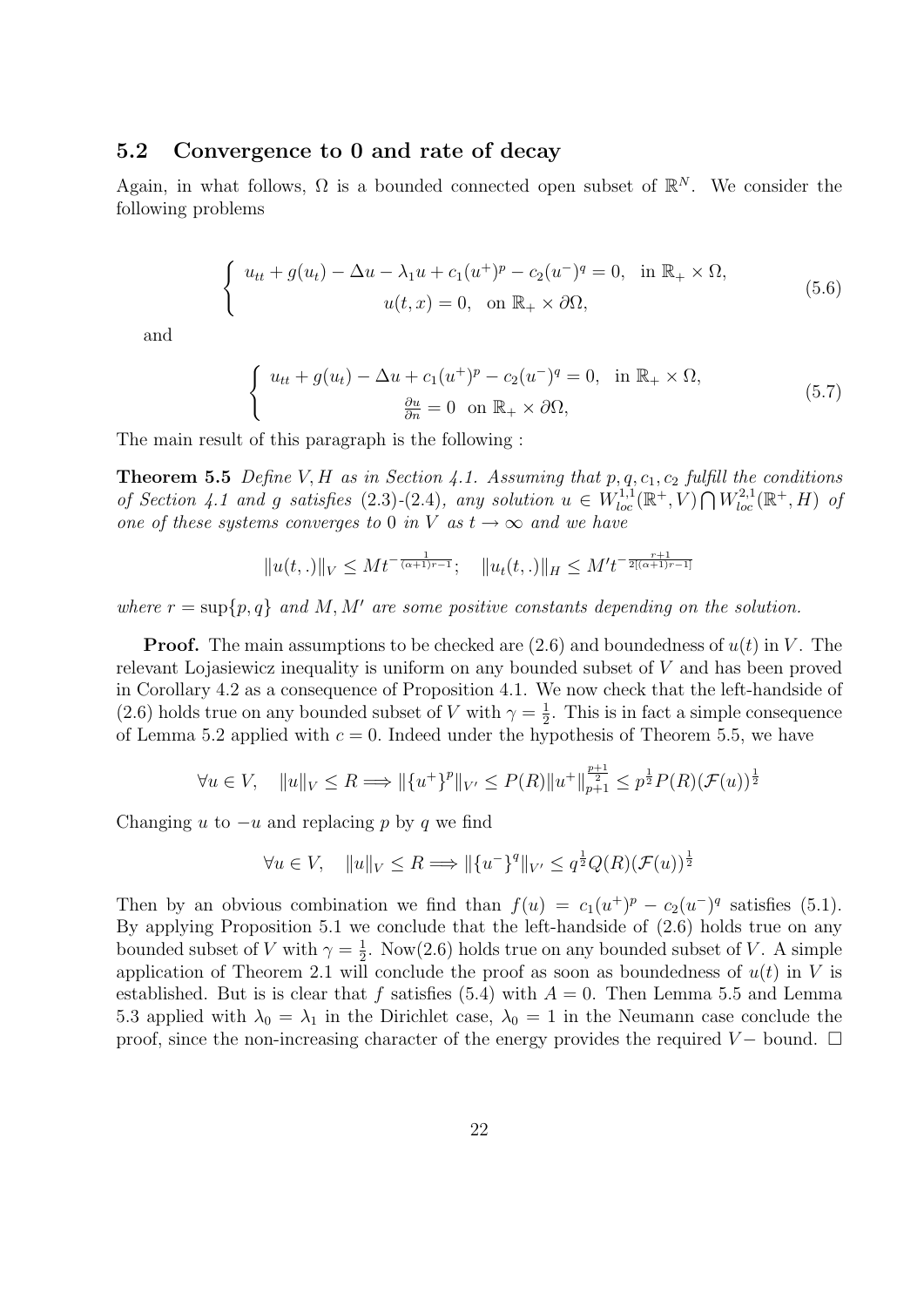### 5.3 Multiple equilibria under Neumann boundary conditions

We consider the system

$$
\begin{cases}\n u_{tt} + g(u_t) - \Delta u + f(u) = 0, & \text{in } \mathbb{R}_+ \times \Omega, \\
 \frac{\partial u}{\partial n} = 0 & \text{on } \mathbb{R}_+ \times \partial \Omega,\n\end{cases}
$$
\n(5.8)

The main result of this paragraph is the following :

**Theorem 5.6** Define V, H as in Section 4.2. Assume that in addition to the conditions of Proposition 4.6,  $f \in C^1(\mathbb{R})$  satisfies (4.7) and

$$
\forall s \in \mathbb{R}, \quad |f'(s)| \le C|\rho(s)|^{p-1}
$$

with  $(N-2)p < N+2$ . Assume that g satisfies (2.3)-(2.4). Then any solution  $u \in$  $W^{1,1}_{loc}(\mathbb{R}^+, V) \bigcap W^{2,1}_{loc}(\mathbb{R}^+, H)$  of one of these systems converges in V as  $t \to \infty$  to a constant  $c \in [a, b]$  and we have

$$
||u(t,.) - c||_V \leq Mt^{-\frac{1-\alpha p}{(\alpha+1)p-1}}; \quad ||u_t(t,.)||_H + ||\nabla u(t,.)||_H \leq M' t^{-\frac{p+1}{2[(\alpha+1)p-1]}}
$$

**Proof.** The main assumption to be checked are again (2.6) and boundedness of  $u(t)$ in V. Boundedness in V is similar to the previous case since f satisfies (5.4) with  $A =$  $2 \max\{|a|, |b|\}+1$  for instance. The relevant Lojasiewicz inequality is uniform on any bounded subset of V and has been proved in Proposition4.9. We now check that the left-handside of (2.6) holds true on any bounded subset of V with  $\gamma = \frac{1}{2}$  $\frac{1}{2}$ . This is in fact a simple consequence of Lemma 5.2. Indeed under the hypothesis of Theorem 5.5, we have

$$
\forall u \in V, \quad ||u||_V \le R \Longrightarrow ||\{(u-b)^+\}^p||_{V'} \le P(R)||(u-b)^+||_{p+1}^{\frac{p+1}{2}} \le KP(R)(\mathcal{F}(u))^{\frac{1}{2}}
$$

Similarly we find

 $\ddot{\phantom{0}}$ 

$$
\forall u \in V, \quad ||u||_V \le R \Longrightarrow ||\{(u-a)^{-}\}^q||_{V'} \le K'Q(R)(\mathcal{F}(u))^{\frac{1}{2}}
$$

Then we find that f satisfies  $(5.1)$ . By applying Proposition 5.1 we conclude that the lefthandside of (2.6) holds true on any bounded subset of V with  $\gamma = \frac{1}{2}$  $\frac{1}{2}$ . Since(2.6) holds true on any bounded subset of V, a simple application of Theorem 2.1 concludes the proof.  $\Box$ 

#### 5.4 An example with a fourth order operator in space

Again, in what follows,  $\Omega$  is a bounded connected open subset of  $\mathbb{R}^N$ . We consider the following problem

$$
\begin{cases}\n u_{tt} - c \int_{\Omega} |\nabla u_t|^2 dx^{\frac{\alpha}{2}} \Delta u_t + \Delta^2 u - \lambda_1 u + c_1 (u^+)^p - c_2 (u^-)^q = 0, & \text{in } \mathbb{R}_+ \times \Omega, \\
 u(t, x) = |\nabla u| = 0, & \text{on } \mathbb{R}_+ \times \partial \Omega,\n\end{cases}
$$
\n(5.9)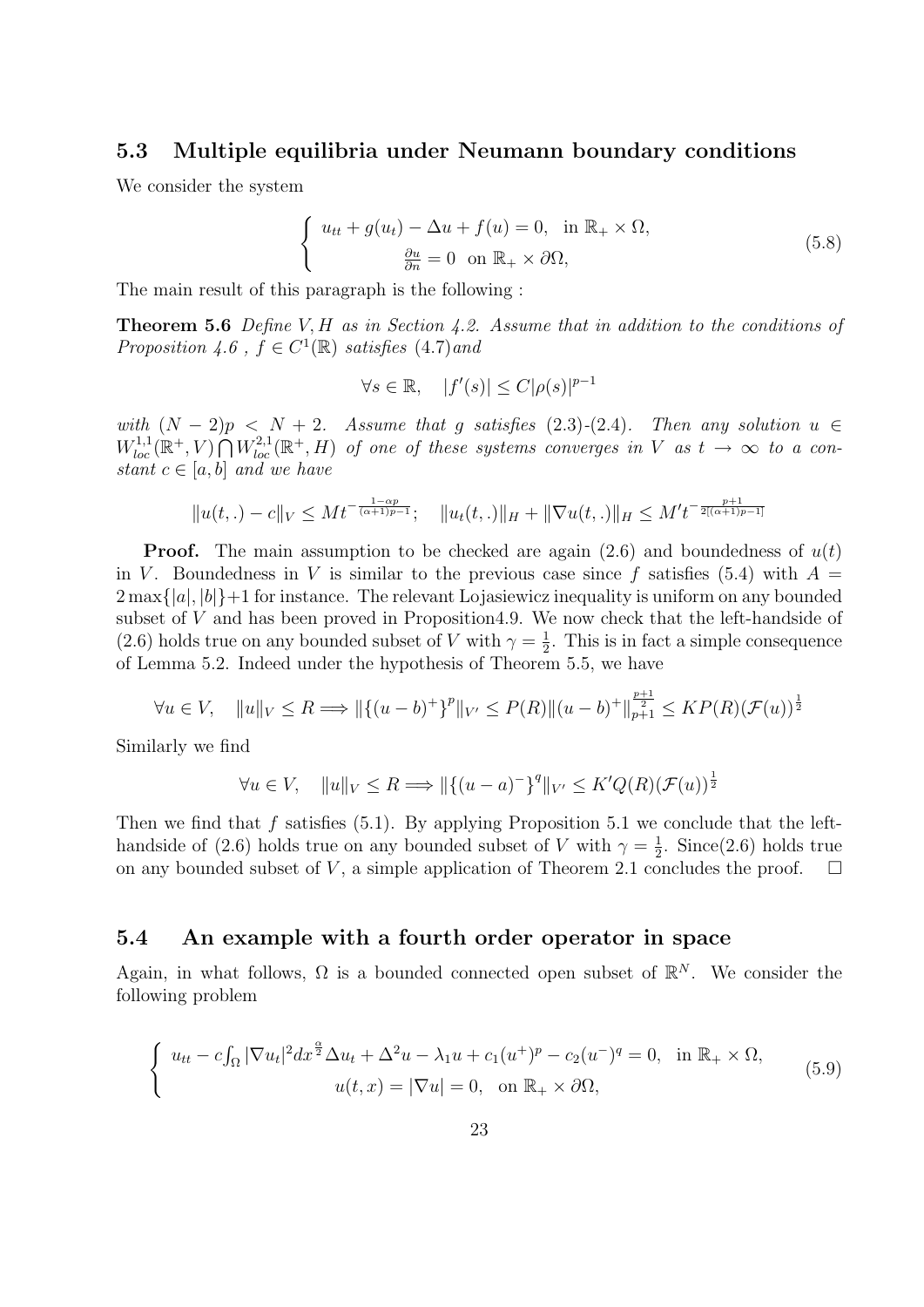where  $\lambda_1$  denotes here the first eigenvalue of  $\Delta^2$  on  $H_0^2(\Omega)$ . We define  $V = H_0^2(\Omega)$  and  $H = L^{2}(\Omega)$ . We assume  $c_1 > 0, c_2 > 0$  and  $p, q > 1$  with

$$
(N-4)\sup\{p,q\} < N+4
$$

The main result of this paragraph is the following :

**Theorem 5.7** Assuming that p, q, c<sub>1</sub>, c<sub>2</sub> fulfill the conditions above and  $0 < \alpha < \frac{1}{r}$ , with  $r := \sup\{p, q\}$ , any solution  $u \in W^{1,1}_{loc}(\mathbb{R}^+, V) \bigcap W^{2,1}_{loc}(\mathbb{R}^+, H)$  of (5.9) converges to 0 in V as  $t \rightarrow \infty$  and we have

$$
||u(t,.)||_V \leq Mt^{-\frac{1}{(\alpha+1)r-1}}; \quad ||u_t(t,.)||_H \leq M't^{-\frac{r+1}{2[(\alpha+1)r-1]}}
$$

where  $M, M'$  are some positive constants depending on the solution.

**Proof.** The proof of the V – bound of  $u(t)$  and (2.6) are quite similar to the analogous steps in the proof of Theorem 5.5. The relevant Lojasiewicz inequality is uniform on any bounded subset of  $V$  and has been proved in Proposition 4.6. The proof that the lefthandside of (2.6) holds true on any bounded subset of V with  $\gamma = \frac{1}{2}$  $\frac{1}{2}$  is already done in proof of Theorem 5.5. Hence  $(2.6)$  holds true on any bounded subset of V. However here Theorem 2.1 cannot be applied as it stands because g is not defined on H, but from  $H_0^1$  to  $H^{-1}$ . A thorough inspection of the proof of Theorem 2.1 allows, mutatis mutandis, to obtain the necessary extension, and this concludes the proof.

# 6 Convergence and rate of convergence in the non autonomous case

In this section we assume that the hypothesis of Theorem 2.1 are satisfied and we consider the following abstract system

$$
\begin{cases}\n\ddot{u}(t) + g(\dot{u}(t)) + \mathcal{M}(u(t)) = h(t), & t \ge 0, \\
u(0) = u_0, & u_0 \in V, \\
\dot{u}(0) = u_1, & u_1 \in H,\n\end{cases}
$$
\n(6.1)

where  $h : \mathbb{R}^+ \to H$  is such that

$$
\exists c \ge 0, \ \exists \delta > 0, \ \|h(t)\|_{H} \le \frac{c}{(1+t)^{1+\delta+\alpha}}, \text{ for all } t \in \mathbb{R}_{+}.
$$
 (6.2)

The main result of this section is the following :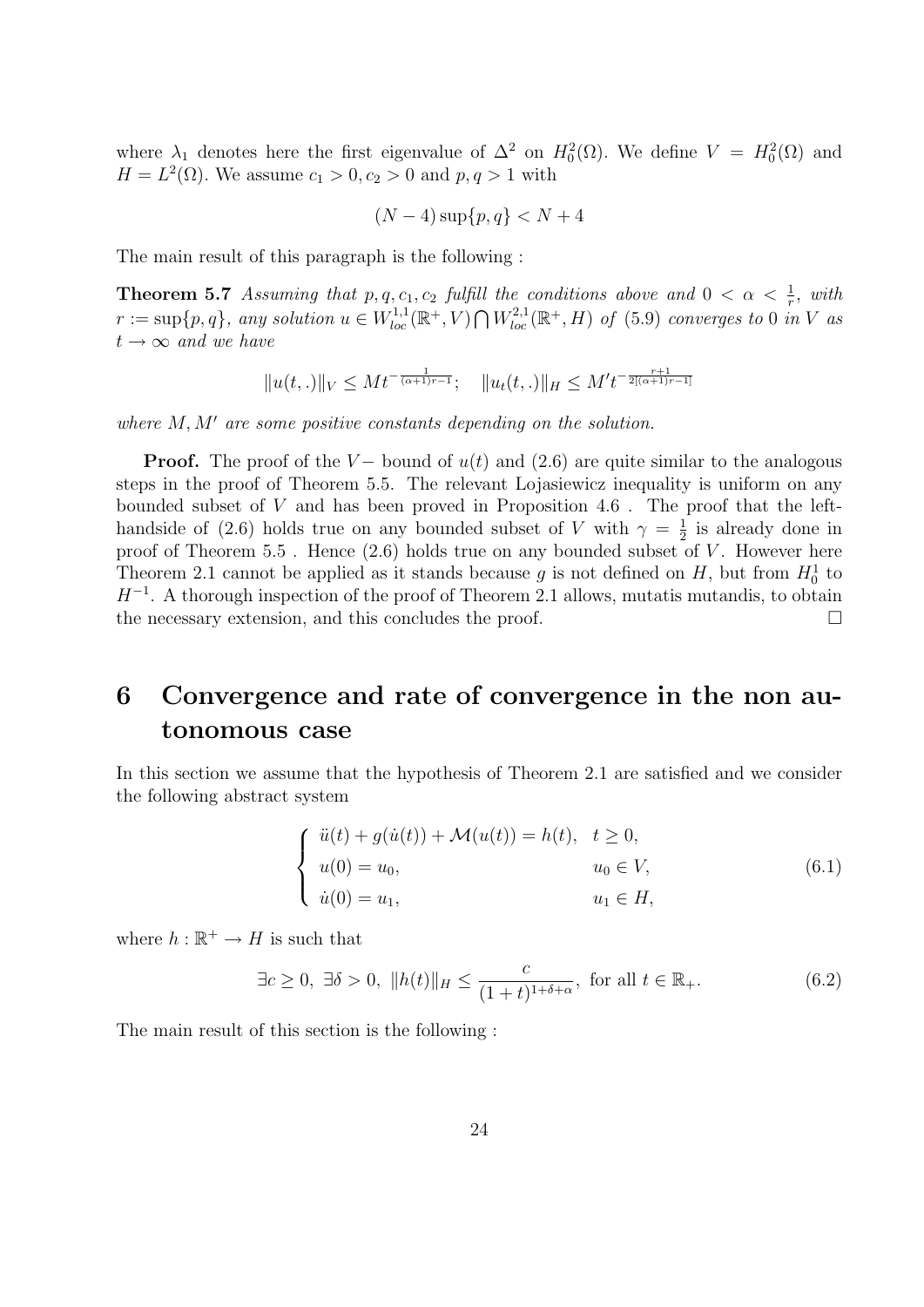**Theorem 6.1** Let  $u \in W_{loc}^{1,1}(\mathbb{R}^+, V) \cap W_{loc}^{2,1}(\mathbb{R}^+, H)$  be a solution of (6.1) such that  $u(t) \in B$ for t large where B denotes a closed subset of V. Assume that hypothesis  $(2.3)$ ,  $(2.4)$   $(2.6)$ , (2.8) and (6.2) are satisfied. Let  $\theta$  be as in (2.5) and (2.6). Let us introduce

$$
\mu = \inf \left\{ \frac{1 - (\alpha + 1)(1 - \theta)}{(\alpha + 2)(1 - \theta) - 1}, \frac{\delta}{\alpha + 1} \right\}; \quad \nu = \inf \left\{ \frac{1}{(\alpha + 2)(1 - \theta) - 1}, \alpha + 1 + \delta(\frac{\alpha + 2}{\alpha + 1}) \right\}.
$$

Then there exist  $T > 0$ ,  $a \in B$  and some constants  $C, M > 0$  such that

$$
\forall t \ge T, \quad \|u(t) - a\|_{H} \le Ct^{-\mu}.
$$
\n(6.3)

$$
\forall t \geq T, \quad \mathcal{E}(u(t)) \leq Mt^{-\nu}.\tag{6.4}
$$

### 6.1 Proof of Theorem 6.1

Let u be a solution of equation (6.1) such that  $u \in W_{loc}^{1,1}(\mathbb{R}^+, V) \cap W_{loc}^{2,1}(\mathbb{R}^+, H)$  and  $u(t) \in B$ for  $t$  large. Let us define the nonnegative function

$$
E(t) = \frac{1}{2} ||\dot{u}(t)||_H^2 + \mathcal{E}(u).
$$

Now let  $0 < \varepsilon < 1$  be a real constant. We define the function

$$
H(t) = E(t) + \varepsilon E(t)^{\beta} \langle \mathcal{M}(u(t)), \dot{u}(t) \rangle_{V'} + \int_{t}^{\infty} \langle h(s), \dot{u}(s) \rangle_{H} ds + \int_{t}^{\infty} E(s)^{\beta} ||h(s)||_{H}^{2} ds,
$$

where  $\beta = \alpha(1 - \theta)$ ,  $\theta$  is the Lojasiewicz exponent defined in (2.6). We have,

$$
H(t) \le c_8 E(t) + \frac{c_9}{(1+t)^\lambda}, \quad \text{for all } t \ge T,
$$
\n(6.5)

where  $\lambda = \alpha + 1 + \delta(\frac{\alpha+2}{\alpha+1})$ . In fact, we have

$$
H(t) \le E(t) + \varepsilon E(t)^{\beta} \|\mathcal{M}(u)\|_{V'} \| \dot{u} \|_{V'} + \int_{t}^{\infty} \|h\|_{H} \|\dot{u}\|_{H} ds + \int_{t}^{\infty} E(s)^{\beta} \|h(s)\|_{H}^{2} ds.
$$

We have by (2.3)

$$
E'(t) = -\langle g(\dot{u}), \dot{u} \rangle_{V',V} + \langle h, \dot{u} \rangle_H \le -\rho_1 \| \dot{u} \|_{H}^{\alpha+2} + \| h \|_{H} \| \dot{u} \|_{H}.
$$

Therefore we have by Young's inequality

$$
\int_{t}^{\infty} \|\dot{u}\|_{H}^{\alpha+2} ds \le c_2 E(t) + c_3 \int_{t}^{\infty} \|h\|_{H}^{\frac{\alpha+2}{\alpha+1}} ds.
$$

Now, since  $E$  is bounded then we have

$$
\int_t^{\infty} E(s)^{\beta} ||h(s)||_H^2 ds \le c_5 \int_t^{\infty} ||h(s)||_H^2 ds.
$$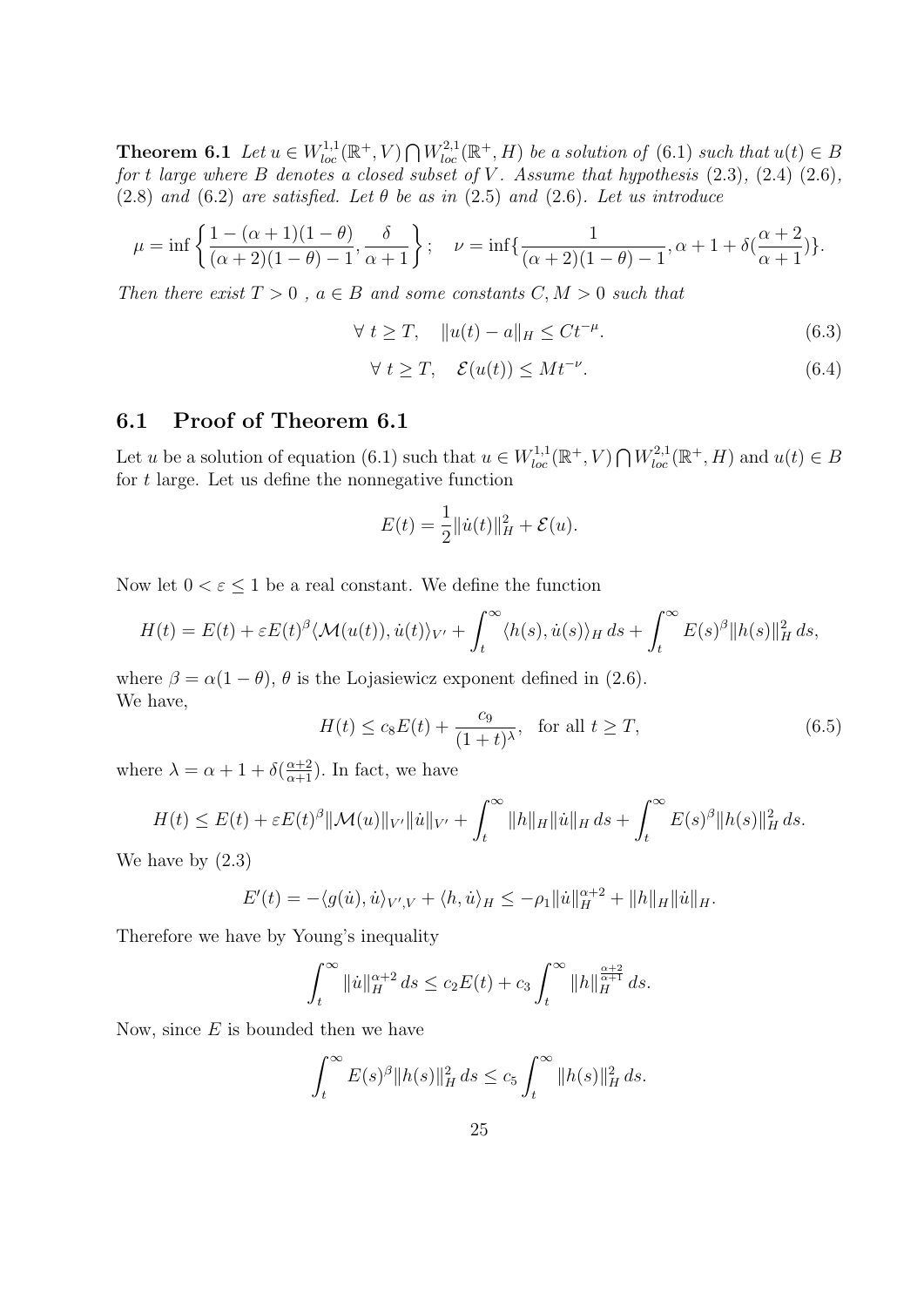On the other hand, by the above inequalities together with (2.6) we get

$$
H(t) \le E(t) + \varepsilon c_6 E(t)^{\alpha(1-\theta)+\gamma+\frac{1}{2}} + c_3 \int_t^{\infty} ||h||_H^{\frac{\alpha+2}{\alpha+1}} + c_2 E(t) + c_5 \int_t^{\infty} ||h(s)||_H^2 ds.
$$
 (6.6)

Since  $E(t)^{\alpha(1-\theta)+\gamma+\frac{1}{2}} \leq c_7 E(t)$ , then by observing that  $2 > \frac{\alpha+2}{\alpha+1}$  and using the assumption (6.2) we get

$$
H(t) \le c_8 E(t) + \frac{c_9}{(1+t)^\lambda},
$$

where  $\lambda = \alpha + 1 + \delta(\frac{\alpha+2}{\alpha+1}).$ We have

$$
H'(t) = E'(t) - \langle h, \dot{u} \rangle_H + \varepsilon \beta \langle \dot{u}(t), h(t) - g(\dot{u}(t)) \rangle_{V,V'} E(t)^{\beta - 1} \langle \mathcal{M}(u(t)), \dot{u}(t) \rangle_{V'} + \varepsilon E(t)^{\beta} \langle \mathcal{M}'(u(t))\dot{u}(t), \dot{u}(t) \rangle
$$
  
 
$$
+ \varepsilon E(t)^{\beta} \langle \mathcal{M}(u(t)), h(t) - g(\dot{u}(t)) \rangle_{V'} - \varepsilon E(t)^{\beta} ||\mathcal{M}(u(t))||_{V'}^2 - E(t)^{\beta} ||h(t)||_H^2.
$$

We have by Cauchy-schwarz inequality

$$
\varepsilon \beta \langle \dot{u}(t), h(t) \rangle_{V,V'} E(t)^{\beta-1} \langle \mathcal{M}(u(t)), \dot{u}(t) \rangle_{V'} \leq \varepsilon \beta c_{10} \|\dot{u}\|_{H}^2 \|\mathcal{M}(u(t))\|_{V'} \|h\|_{H} E(t)^{\beta-1}.
$$

Then we obtain since  $||\dot{u}||_H^2 \leq 2E(t)$ 

$$
\varepsilon \beta \langle \dot{u}(t), h(t) \rangle_{V,V'} E(t)^{\beta-1} \langle \mathcal{M}(u(t)), \dot{u}(t) \rangle_{V'} \leq \varepsilon \beta c_{11} E(t)^{\beta} ||h||_H ||\mathcal{M}(u(t))||_{V'}.
$$

By Cauchy-Schwarz inequality together with the last inequality we get

$$
\varepsilon E(t)^{\beta} \langle \mathcal{M}(u(t)), h(t) \rangle_{V,V'} + \varepsilon \beta \langle \dot{u}(t), h(t) \rangle_{V'} E(t)^{\beta - 1} \langle \mathcal{M}(u(t)), \dot{u}(t) \rangle_{V'} \le \varepsilon E(t)^{\beta} ||h||_H ||\mathcal{M}(u(t))||_{V'} + \varepsilon \beta c_{11} E(t)^{\beta} ||h||_H ||\mathcal{M}(u(t))||_{V'}.
$$

Once again by applying Cauchy-Schwarz inequality we get

$$
\varepsilon E(t)^{\beta} \langle \mathcal{M}(u(t)), h(t) \rangle_{V,V'} + \varepsilon \beta \langle \dot{u}(t), h(t) \rangle_{V'} E(t)^{\beta - 1} \langle \mathcal{M}(u(t)), \dot{u}(t) \rangle_{V'} \leq \frac{\varepsilon}{4} E(t)^{\beta} \|\mathcal{M}(u(t))\|_{V'}^2
$$

$$
+ \varepsilon c_{13} E(t)^{\beta} \|h(t)\|_{H}^2.
$$

On the other hand we have by the calculations of section 1

$$
-\langle \dot{u}(t), g(\dot{u}(t)) \rangle_{V,V'} E(t)^{\beta-1} \langle \mathcal{M}(u(t)), \dot{u}(t) \rangle_{V'} \le c_{14} \langle \dot{u}(t), g(\dot{u}(t)) \rangle_{V,V'}.
$$
 (6.7)

$$
\varepsilon E(t)^{\beta} \langle \mathcal{M}'(u(t))\dot{u}(t), \dot{u}(t) \rangle_{V'} \leq \varepsilon c_{15} \|\dot{u}(t)\|_{H}^{\alpha+2} + \frac{\varepsilon}{4} E(t)^{\beta} \|\mathcal{M}(u(t))\|_{V'}^2.
$$
 (6.8)

$$
\varepsilon E(t)^{\beta} \langle \mathcal{M}(u(t)), g(\dot{u}(t)) \rangle_{V'} \leq \frac{\varepsilon}{4} E(t)^{\beta} \|\mathcal{M}(u(t))\|_{V'}^2 + \varepsilon c_{16} \|\dot{u}(t)\|_{H}^{\alpha+2}.
$$
 (6.9)

Then by combining the last 4 inequalities we obtain for a fixed  $\varepsilon$  small enough

$$
H'(t) \le -c_{17} \left( \|\dot{u}(t)\|_{H}^{\alpha+2} + E(t)^{\beta} \|\mathcal{M}(u(t))\|_{V'}^2 \right). \tag{6.10}
$$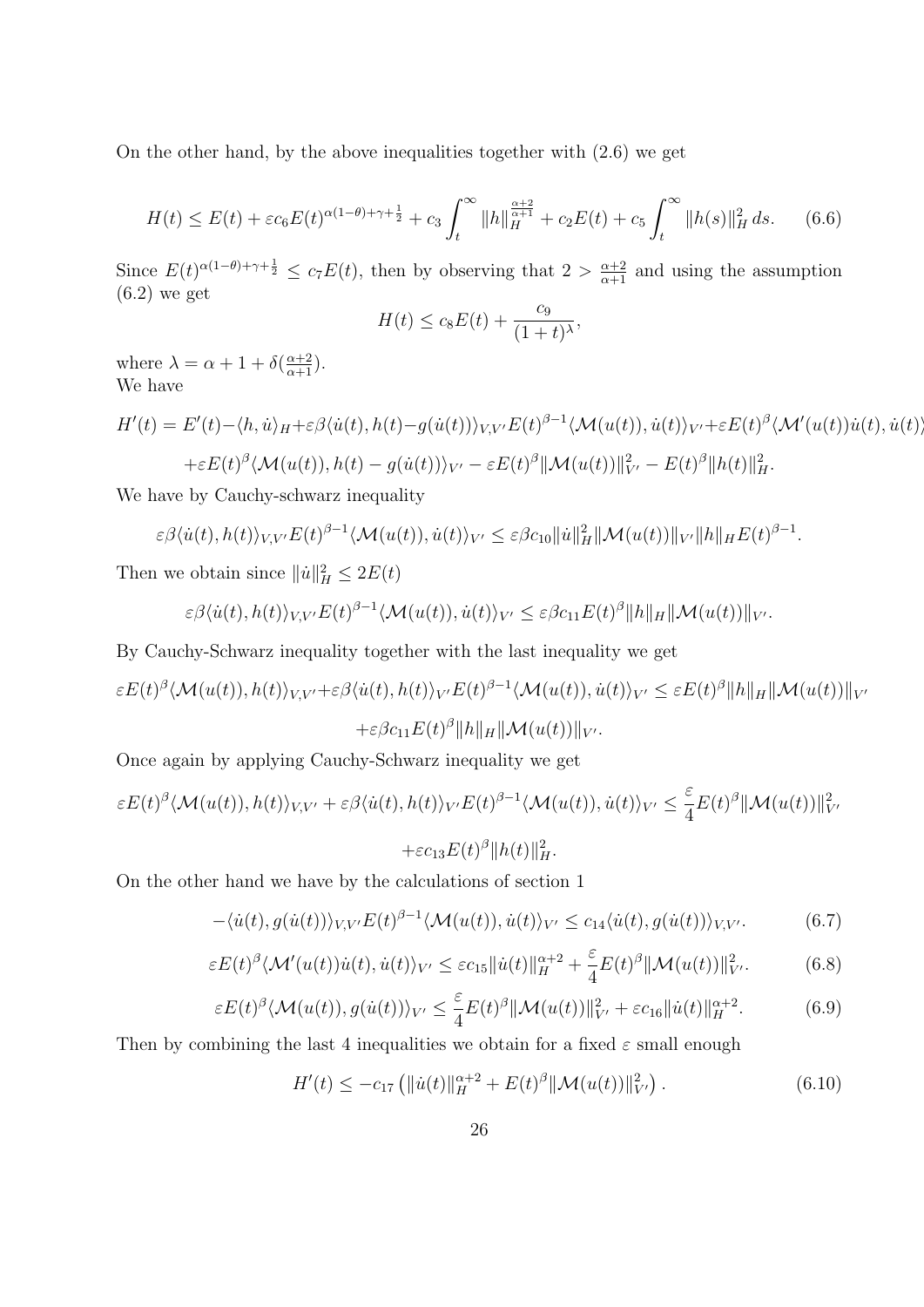Then by following the steps of the proof of Theorem 2.1 and by using (6.5) we get the following differential inequality

$$
c_{18}H(t)^{(\alpha+2)(1-\theta)} + c_{19}H'(t) \le \frac{c_{20}}{(1+t)^{\lambda(1-\theta)(\alpha+2)}}.
$$

Therefore by applying Lemma 2.1 from [2] we obtain

$$
H(t) \le c_{21}(1+t)^{-\nu},\tag{6.11}
$$

where  $\nu = \inf \left\{ \frac{1}{(1 + \Omega)(1 - \Omega)} \right\}$  $(\alpha + 2)(1 - \theta) - 1$  $, \lambda\}.$ 

Now, by using (6.10) together with the last inequality we have for all  $t \geq T$ 

$$
\int_{t}^{2t} \|\dot{u}\|_{H}^{\alpha+2} ds \leq c_{22} (1+t)^{-\nu}.
$$

Since we have

$$
\int_{t}^{2t} ||\dot{u}||_{H} ds \leq t^{\frac{\alpha+1}{\alpha+2}} \left( \int_{t}^{2t} ||\dot{u}||_{H}^{\alpha+2} ds \right)^{\frac{1}{\alpha+2}},
$$

we obtain

$$
\int_{t}^{2t} \|\dot{u}\|_{H} ds \leq \frac{c_{23}}{(1+t)^{-\mu}},
$$

.

where  $\mu = \inf \left\{ \frac{1 - (\alpha + 1)(1 - \theta)}{\frac{1}{(\alpha + 1)(1 - \theta)} \cdot \frac{1}{(\alpha + 1)(1 - \theta)}} \right\}$  $(\alpha + 2)(1 - \theta) - 1$ ,  $\frac{\delta}{\alpha+1}$ 

Then the conclusion follows as in the proof of Theorem 2.1 and we have  $\dot{u} \in L^1(T, \infty, H)$ for  $T > 0$  large enough. Hence,  $u(t)$  has a limit a in H as  $t \to \infty$  and

$$
||u(t) - a||_H \leq Ct^{-\mu}.
$$

On the other hand we have by the calculation leading to (6.6)

$$
H(t) \ge E(t) - \varepsilon c_6 E(t)^{\alpha(1-\theta)+\gamma-\frac{1}{2}} - c_3 \int_t^{\infty} ||h||_H^{\frac{\alpha+2}{\alpha+1}} - c_2 E(t) - c_5 \int_t^{\infty} ||h(s)||_H^2 ds.
$$

Then by choosing  $\varepsilon$  small enough we get

$$
H(t) \ge \frac{E(t)}{2} - \frac{c_{24}}{(1+t)^{\lambda}}.
$$

Therefore we have

$$
E(t) \le 2H(t) + \frac{c_{24}}{(1+t)^{\lambda}},
$$

and then thanks to (6.11) we obtain, since  $\lambda \geq \nu$ 

$$
E(t) \le \frac{c_{25}}{(1+t)^{\nu}}.
$$

It follows that there exists a constant  $M$  such that

$$
\mathcal{E}(u(t)) \leq M(1+t)^{-\nu}.
$$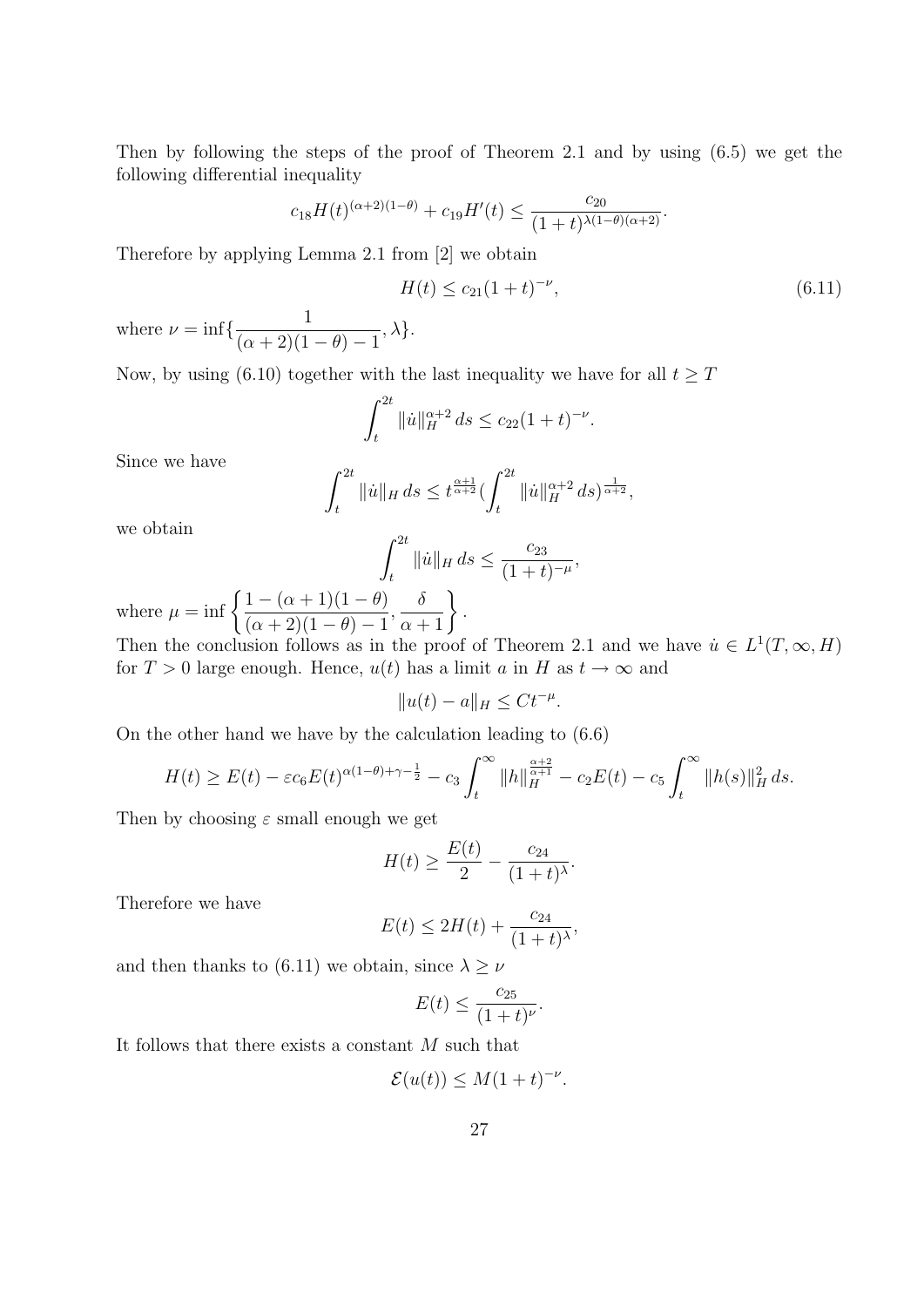### 6.2 Applications

Theorem 6.1 is applicable to perturbations of any of the particular systems considered in Sections 3 and 5 by a sufficiently fast decaying forcing term. To avoid heavy repetitions, the details of application to those examples are left to the reader.

# References

- [1] I. Ben Hassen, Decay estimates to equilibrium for some asymptotically autonomous semilinear evolution equations, accepted for publication in Asymptotic Analysis.
- [2] I. Ben Hassen & L. Chergui, Convergence of global and bounded solutions of some nonautonomous second order evolution equations with nonlinear dissipation, to appear.
- [3] L. Chergui, Convergence of global and bounded solutions of a second order gradient like system with nonlinear dissipation and analytic nonlinearity, J. Dynam. Diff. Equa. 20 (2008), 643-652.
- [4] L.Chergui, Convergence of global and bounded solutions of the wave equation with nonlinear dissipation and analytic nonlinearity, J. Evol. Equ. 9 (2009), 405-418.
- [5] J.K. Hale & G. Raugel, *Convergence in gradient-like systems with applications to PDE*. Z. Angew. Math. Phys. 43 (1992), no. 1, 63–124.
- [6] A. Haraux, Asymptotics for some nonlinear hyperbolic equations with a one-dimensional set of rest points, Bol. Soc. Brasil. Mat. 17 (1986), no. 2, 51–65.
- [7] A. Haraux, Semi-linear hyperbolic problems in bounded domains, Mathematical reports Vol 3, Part 1 (1987), J. Dieudonne Editor, Harwood Academic Publishers, Gordon & Breach.
- [8] A. Haraux, Sharp decay estimates of the solutions to a class of nonlinear second order ODE, to appear in Analysis and applications (2010).
- [9] A. Haraux & M.A. Jendoubi, Convergence of bounded weak solutions of the wave equation with dissipation and analytic nonlinearity. Calc. Var. Partial Differential Equations 9 (1999), no. 2, 95–124.
- [10] A. Haraux & M.A. Jendoubi, *Decay estimates to equilibrium for some evolution equa*tions with an analytic nonlinearity. Asymptot. Anal. 26 (2001), no. 1, 21–36.
- [11] A. Haraux, M.A. Jendoubi & O. Kavian, Rate of decay to equilibrium in some semilinear parabolic equations, J. Evol. Equ. 3 (2003), no. 3, 463–484.